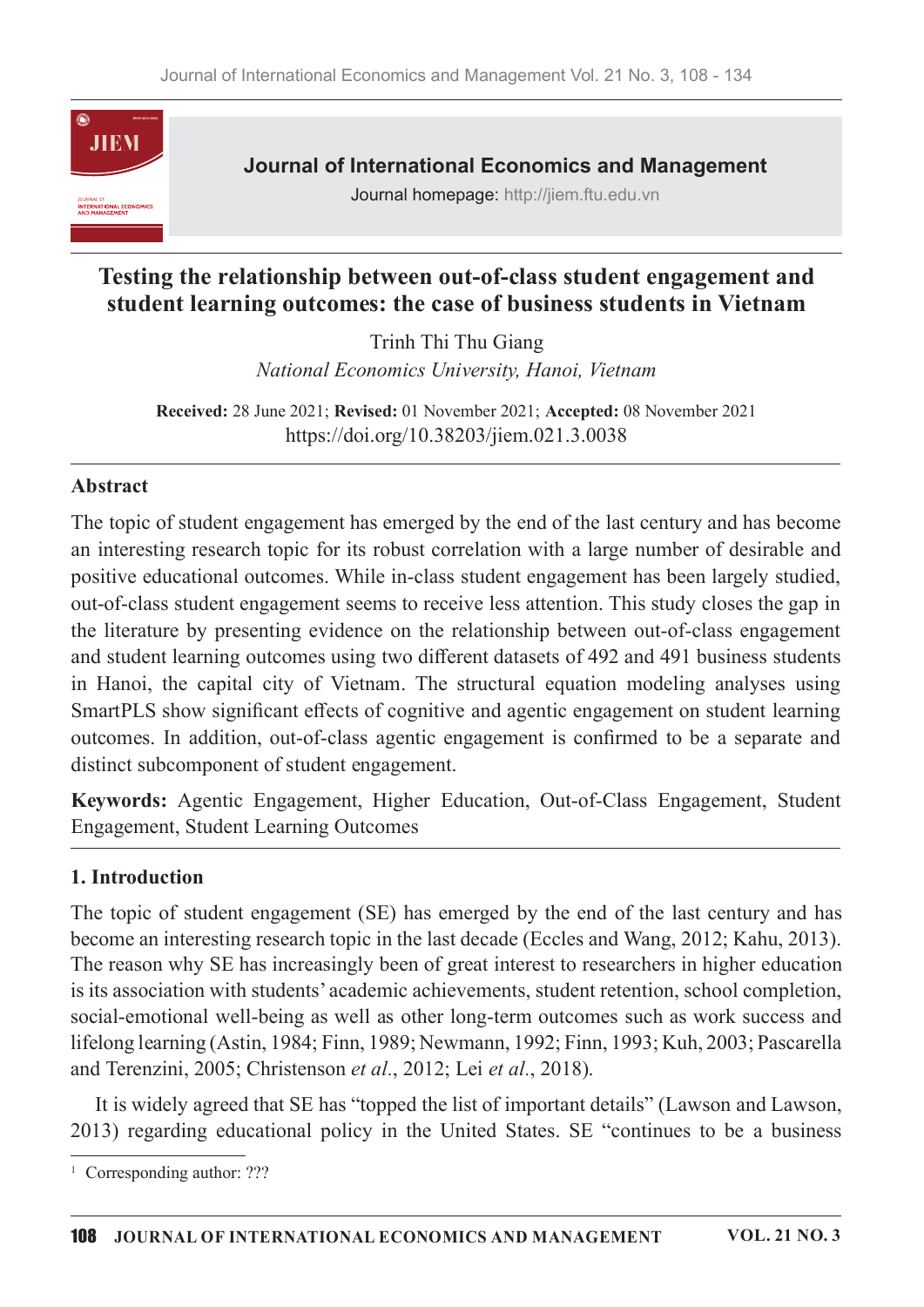education focal point based on the significant relationship with learning outcomes" (Burch et al., 2015). Additionally, it is confirmed that learning and succeeding in school requires active engagement (Institute of Medicine, 2003).

There is, however, little consensus on the conceptualization of SE (Furlong *et al.*, 2003; Fredricks et al., 2004). A single consent is that SE is a multifaceted, multidimensional, and meta-construct conceptualization (Fredricks et al., 2004; Kahu, 2013; Burch et al., 2015).

SE in higher education is generally accepted to cover two main contexts of in-class or academic and out-of-class or non-academic environments (Finn, 1989; Fredricks et al., 2005; Gunuc and Kuzu, 2015). While in-class SE has been largely analyzed, out-of-class SE seems to receive less attention. According to Trinh (2020), among the seventeen most widely used definitions of SE, sixteen definitions mention in-class context while only ten of them mention out-of-class context. Nonetheless, for students in higher education, an out-of-class environment is found to be crucial to contribute to their development (Finn and Voelkl, 1993; Audas and Willms, 2001; Trowler, 2010).

Increasing student learning outcomes is the most important goal of higher education institutions (Melton, 1996). Students have become the center in curriculum design, teaching, and extracurricular activities. Universities are shifting from teaching goals to paying attention to student learning outcomes (Kuh, 2001b; Coates, 2010).

The number of studies in SE and student learning outcomes is also limited in Vietnam. A few studies related to SE have investigated the impacts of SE on student satisfaction (Tung and Ngoc, 2016), student participation (Huy, 2015), or perceived service values and life goals (Tran, 2019). Nonetheless, no study has investigated the relationship between out-of-class SE and student learning outcomes at higher education institutions in Vietnam to see how the non-academic environment contributes to development of students. Thus, investigation into constructs of SE, the instrument of out-of-class SE, and its impacts on learning outcomes for Vietnamese students will help expand the understanding of this topic.

This study has two purposes. First, it reviews the subconstructs of out-of-class SE and its instrument. Second, it examines impacts of out-of-class SE on student learning outcomes, with a focus on business students. The analysis shows significant effects of cognitive and agentic engagement on student learning outcomes. In addition, out-of-class agentic engagement is confirmed to be a separate and distinct subcomponent of SE.

The remainder of this paper is as follows: The next section reviews the literature related to SE and out-of-class engagement of students at higher education and the linkage between outof-class SE and student learning outcomes; Section 3 provides a conceptual framework with eight hypothesis, followed by a description of measurement instruments and data collection method; Section 5 presents research findings, which is followed with discussion in Section 6 and conclusions in Section 7.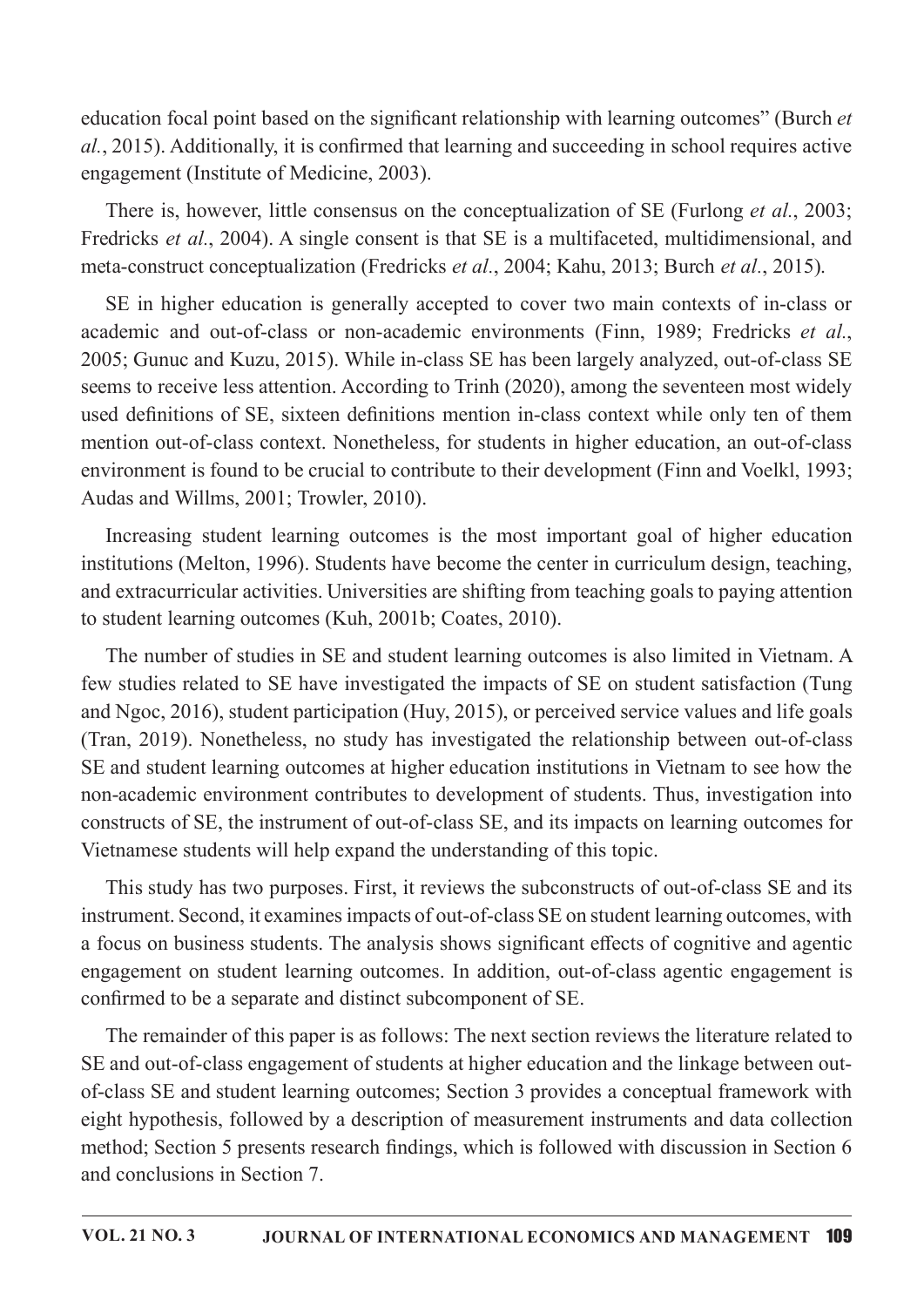#### 2. Literature review

#### 2.1 Student engagement and out-of-class student engagement

There are different definitions of SE. This concept was initially mentioned as time on task (Tyler, cited in Kuh (2009)) and quality of effort (Pace, cited in Kuh (2009)). Astin (1984) introduces student involvement to indicate the level of physical and mental energy that students spend on educational experiences. Other studies have continued to develop new aspects related to SE and student interaction with schools in educational activities, including social and academic integration (Tinto, cited in Ghori (2016)), participation-identification (Finn, 1993), and SE (Kuh, 1991; Pascarella et al., 2004).

While SE has become more popular, its various definitions have been suggested with similar components but not entirely consistent (Furlong *et al.*, 2003; Fredricks *et al.*, 2004; Appleton et al., 2008; Fredricks and McColskey, 2012). Fredricks et al. (2004) argue that this is a complex, multidimensional concept, and its conceptualization is still far from reaching an overall agreement. Other authors also propose that further research should focus on clarifying this concept and its components, and on measuring these components (Glanville and Wildhagen, 2007; Fredricks and McColskey, 2012; Sinatra et al., 2015; Lei et al., 2018).

In this study, SE is analyzed at the higher education level, with a focus on the out-of-class environment. The concept of SE is adopted from Kuh *et al.* (2007), which is conceptualized as "students' involvement in educationally effective practices, both inside and outside the classroom, which leads to a range of measurable outcomes". Out-of-class SE is operationalized as components of SE in the out-of-class context.

Regarding subconstructs of SE, recent studies either employ a three-component or a four-component approach. The three-component approach often views students as passive recipients of impacts from the external environment (Brooks et al., 2012; Crick, 2012). Their reactions are categorized as: (i) cognitive, which is conscious engagement and engagement in learning; (ii) behavioral, which is participation in social and community activities; and (iii) emotional, which is affection (Fredricks et al., 2004; Yazzie-Mintz, 2007; Appleton et al., 2008).

Studies on the four-component approach propose that besides reactions from the environment, students can actively participate and contribute to the education process, which can be categorized as agentic engagement and is taken as the fourth component of SE (Reeve and Tseng, 2011). Through student's agency, this fourth component is shown to contribute to the learning outcomes of students (Lawson and Lawson, 2013), and is confirmed to be "a distinct and an important construct" (Reeve, 2012; Sinatra et al., 2015; Jang et al., 2016).

In this study, a four-component approach is employed to measure and analyze SE as this approach better fits with students in higher education for their mature development.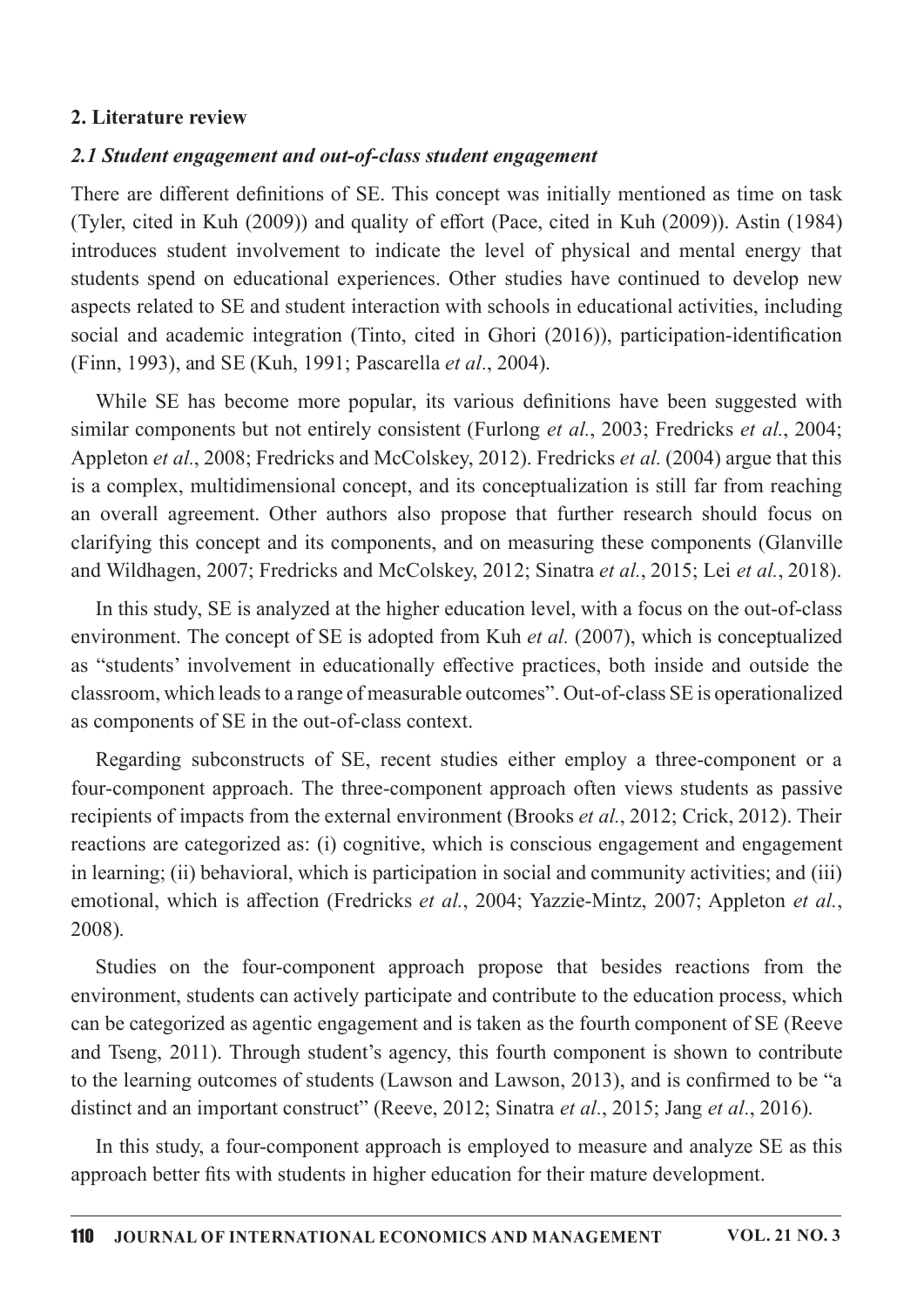#### 2.2 Student engagement theories and learning theories

During the last three decades, SE theories have been developed to explain school successful performance and divided into two main lines. The first line consists of studies related to engagement theory (ET) and closely linked to drop-out prevention and at-risk students (Astin, 1984; Finn, 1993; Newmann et al., 1992; Christenson et al., 2008). The second line includes studies related to psychological motivation theories, such as the self-determination theory and the flow theory (Bandura, 1986; Deci and Ryan, 2000; Skinner and Pitzer, 2012; Eccles and Wang, 2012; Shernoff et al., 2014).

Astin (1984) defines student involvement as "the investment of physical and psychological energy (of the student) in academic experience". He describes a highly involved student as someone who spends more time studying, shows more effort in doing homework, and/or interacts more frequently with other students and teachers. He assumes such involvement would lead to student learning and development. This theory provides a foundation for the behavioral component in the concept of SE. However, the main drawback of this theory is that it does not explain the mechanism of SE and does not show how it interacts with other factors in the educational environment. Therefore, many researchers have started to move away from the education-based theories to the psychological and management theories to explain SE and further investigate its constructs, precursors, and outcomes (Burch *et al.*, 2015).

The self-determination theory is originally a theory of human motivation and personality in social contexts (Deci and Ryan, 2012). The core idea of this theory is about human intrinsic motivation to explore, to learn, and to possess knowledge of what surrounds them. This theory has set a theoretical ground to understand SE as human social behavior and explained different mechanisms through which students have different levels of engagement or disengagement in the school context (Reeve et al., 2004; Vansteenkiste et al., 2008; Reeve, 2012).

In the flow theory, according to Nakamura and Csikszentmihalyi (2002), flow is a "state of deep absorption in an activity that is intrinsically enjoyable", as one can observe artists or athletes focusing on their play or performance. Based on this flow theory, one must simultaneously experience concentration, interest, and enjoyment in an activity for flow to occur (Csikszentmihalyi, cited in Shernoff et al. (2014)). According to this theory, SE is affected by class and school environments as well as other contextual and personal factors. Students are the key actors of this mechanism in which they boost their concentration and interest to a certain level where flow occurs and turns into their deep engagement in learning activities (Shernoff et al., 2014). This theory provides strong support for the agentic component in the SE concept as it confirms the proactive role of students in their engagement process.

Based on these theories, this research will take the approach of a four-typology concept of SE in examining the relationship between out-of-class SE and student learning outcomes of business students in Vietnam.

Besides the SE theories, Kolb's experiential learning theory (ELT) explains SE impacts on learning outcomes, in which learning is defined as "the process whereby knowledge is created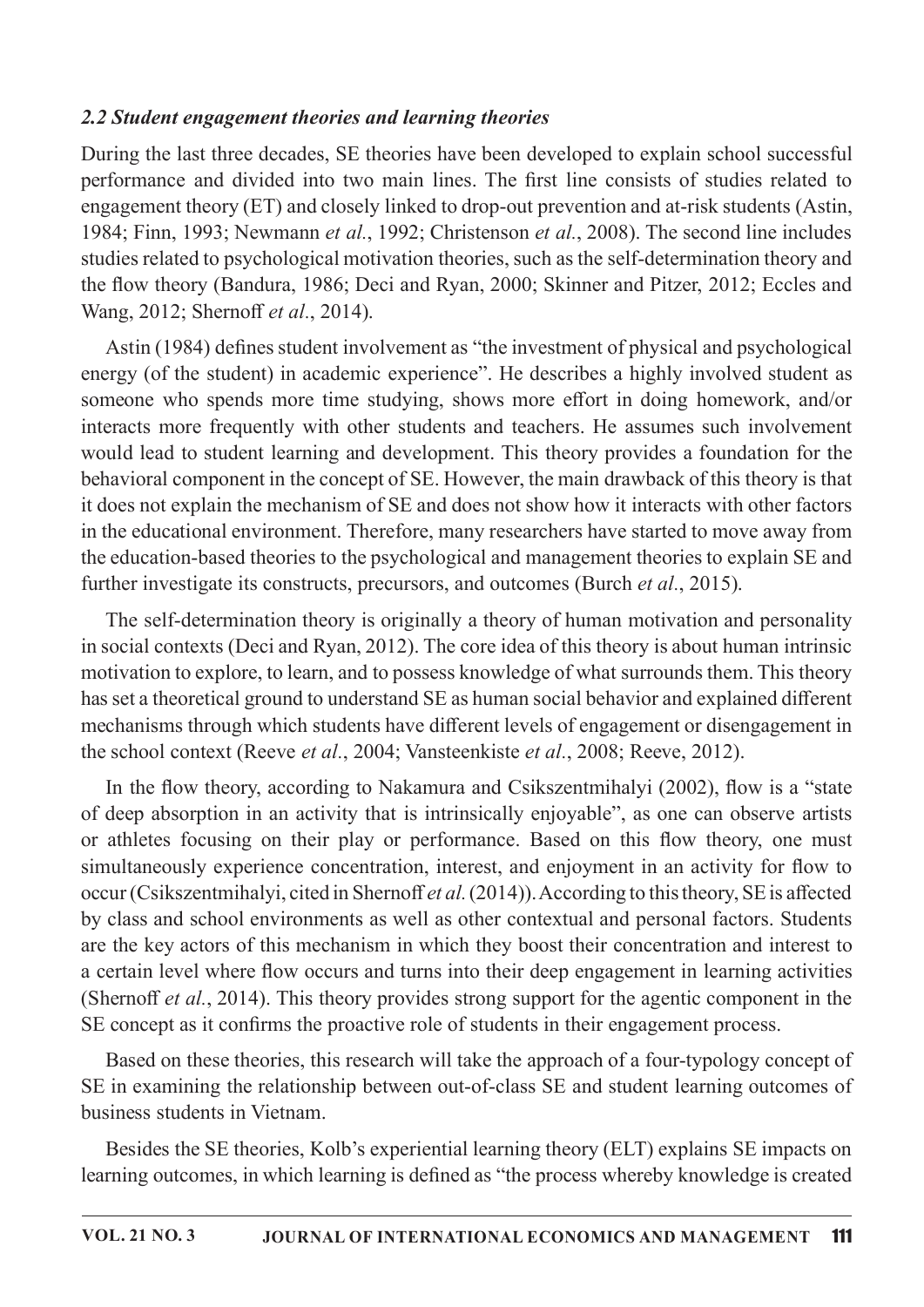through the transformation of experience. Knowledge results from the combination of grasping and transforming experience" (Kolb et al., 1999). The learning cycle in ELT consists of four stages, which are concrete experience, reflective observation, abstract conceptualization, and active experimentation. Kolb (1984) proposes that in the first stage, concrete experiences are the basis for observations and reflections in the second stage. Such reflections help to form abstract concepts in the third stage, from which new understanding and meaning of action can be drawn and lead to application in a new situation in the fourth stage. A new cycle can start to create new experiences and new knowledge.

The social learning theory proposed by Bandura and Walters (1977) provides another explanation of how people learn new patterns of behavior through participating in direct experience, observing others' experience, or watching others' modeling practices. They assert that as a thinking organism, a person has special cognitive skills that allow him/her to gain new knowledge or to shape his/her behavior by differentiating consequences followed of a given action, where favorable consequences will reinforce his/her behavior pattern and unfavorable consequences will prevent him/her to repeat similar pattern.

Those learning theories provide possible and relevant mechanisms for SE in general and out-of-class SE in particular to facilitate the learning process as well as learning outcomes of students at higher education institutions.

## 2.3 Out-of-class student engagement

At universities, students have more opportunities to interact with the broad school community, not just limiting within their classroom, as they need to prepare for the real-life environment. Hence, SE in higher education is often associated with the school community (Fullarton, 2002; Bryson, 2010).

Out-of-class engagement or non-academic engagement refers to the engagement with the school community, participation in social activities, and sense of belonging and valuing university of students (Hausmann et al., 2007; Gunuc and Kuzu, 2015).

Participation in university activities or behavioral engagement in the out-of-class context is observed in students' participation in non-academic activities, membership of clubs and student associations, involvement in sports, and other extra-curricular activities (Finn, 1989; Willms, 2003). Regarding feelings of belongingness or attachment to school, this emotional component refers to feelings of being accepted and valued by their peers, and by others at their school, and a sense of being a part of the school environment (Voelkl, 1996; Willms, 2003). The other cognitive aspect of engagement refers to valuing school, which is concerned with "whether or not students value school success - do they believe that education will benefit them personally and economically" (Voelkl, 1996).

In the out-of-class context, agentic engagement can be operationalized as initialization of or proactive participation in extra-curriculum activities and in school governance (Finn, 1993). This fourth construct of SE is yet a new dimension and has not been broadly examined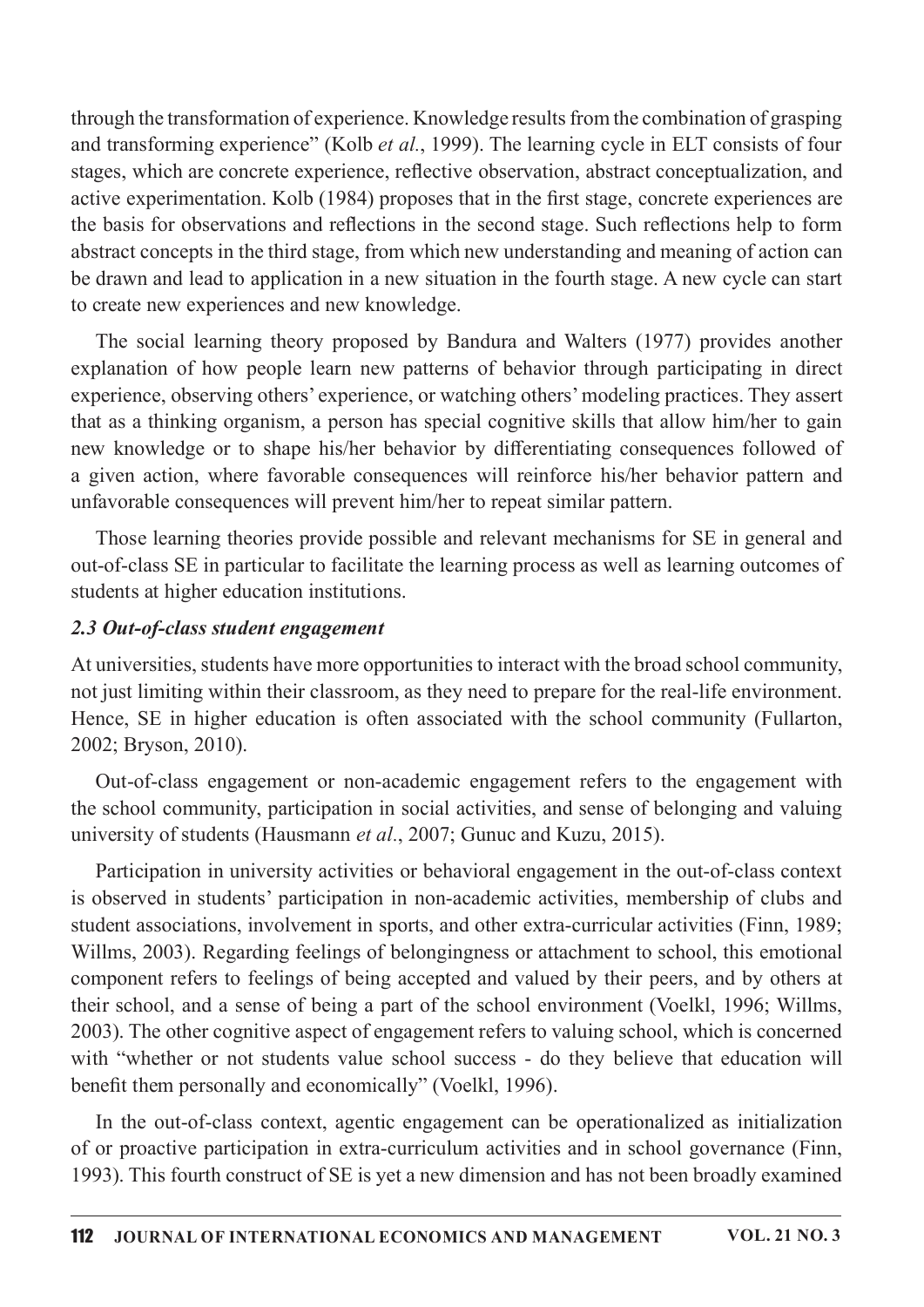as the other three types of a construct (Sinatra et al., 2015). Further research is still needed to validate this construct in different contexts

Reeve (2013) categorizes these four dimensions based on two forms of engagement. He concludes that "a difference among these four forms of engagement lies in (i) proactive and reactive behaviors, and (ii) internal and external responses". Agentic engagement is the only proactive form of engagement. It is defined as the students' initiated activities, which is different from the other three reactive forms of behavioral, emotional, and cognitive engagement. At the same time, emotional and cognitive engagement are internal forms of engagement as they are not easily observable. Behavioral and agentic engagement are categorized as external forms because students demonstrate these forms of engagement in an explicit and observable manner. These forms of engagement are summarized in Figure 1.



Reactive form (stimulated by the teacher)

Proactive form (initiated by the student)

Figure 1. Forms of student engagement

**Source:** Montenegro (2019)

# 3. Measurement instruments and hypothesis development

# 3.1 Out-of-class student engagement measurement

A suitable instrument to measure SE should be used for undergraduate students. This instrument should cover three to four constructs of SE and explicitly include out-of-class engagement.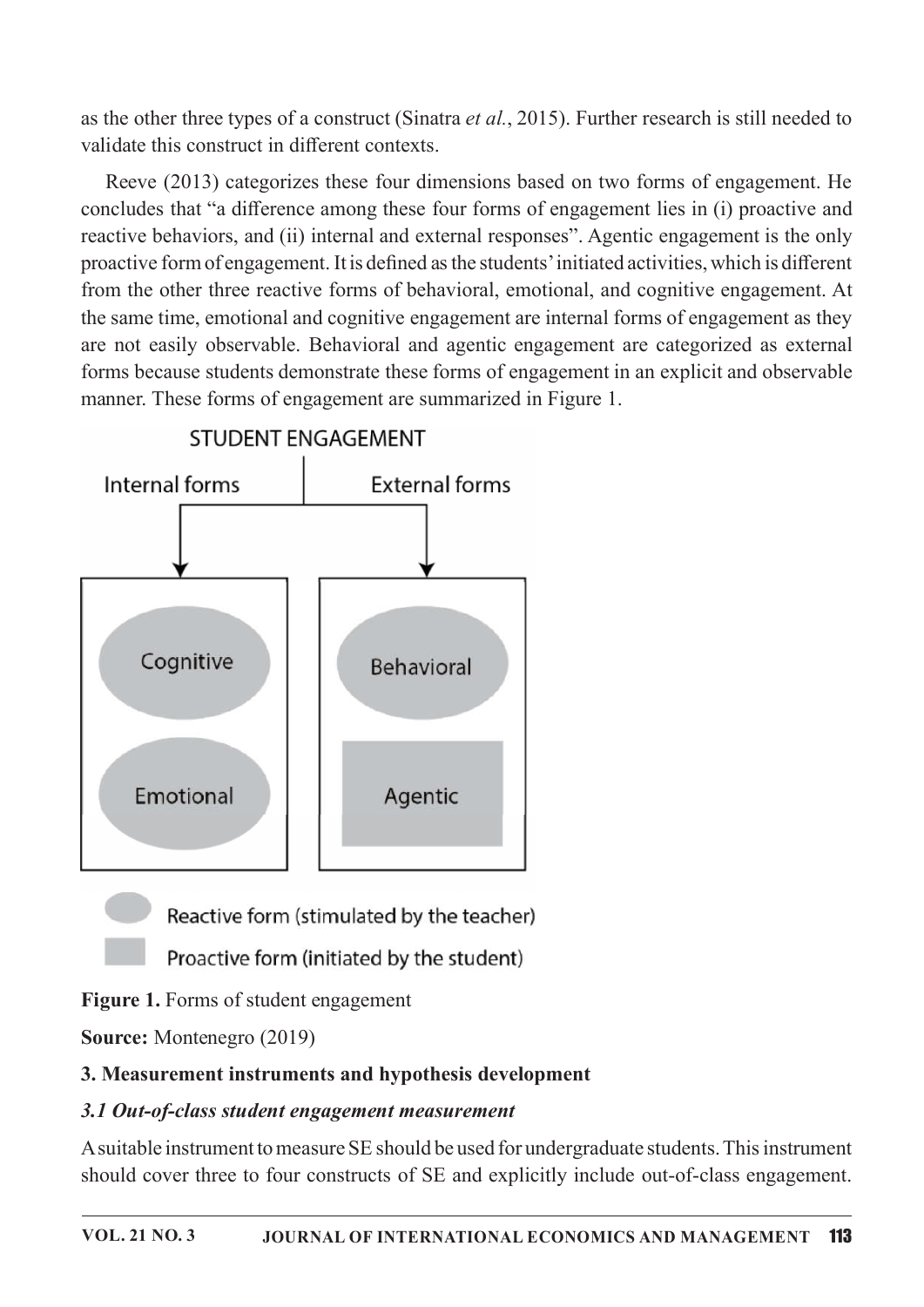Those constructs should measure behavioral, emotional, and cognitive engagement in out-ofclass contexts.

Regarding agentic engagement, there are available items to measure in-class engagement in the instrument developed by Reeve and Tseng (2011). The relevant measurement item description of out-of-class agentic engagement can be found in Finn's four-level taxonomy of student's participation (Finn, 1989). A qualitative study was implemented to develop new items to measure out-of-class agentic engagement. In this study, three experts in the field of students' behaviors were invited to in-depth interviews. A focus group interview of eight business students was taken place to develop new items of out-of-class student agentic engagement. Findings from this study show that: 1) interactions between students and their friends, faculty, and school on social network, for example Facebook, are mentioned as an aspect of engagement; and 2) active participation in extracurricular activities can be displayed in the form of membership of club management board and event organizers. Therefore, seven items were developed for out-of-class agentic measurement, in which one item was adopted from Finn (1989) and the other six were extracted from findings of the study. A final list of 24 items was collected from suitable instruments. It consists of the followings: 1) five items of out-of-class cognitive component including items from OC1 to OC5; six items of outof-class emotional component including items from OE1 to OE6; six items of out-of-class behavioral component including items from OB1 to OB6; and seven items of out-of-class agentic component including items from OA1 to OA7.

#### 3.2 Student learning outcomes and their measurement

The question of how to measure student learning outcomes is not easily solved. Bloom's taxonomy on learning suggests three domains of learning objectives or learning outcomes: 1) the cognitive domain (thinking); 2) the affective domain (feeling); and 3) the psychomotor domain (doing) (Carter, 1985). Romiszowski (cited in Carter (1985)) points out a major defect of Bloom's Taxonomy, which is "the absence of a distinction between knowledge and skill". An alternative taxonomy suggested by Romiszowski (cited in Carter (1985)) and by Binsted and Snell (cited in Carter (1985)) differentiated between types of learning: (1) cognitive learning (knowledge); (2) skill learning; and (3) affective learning (feelings and attitudes).

With a clear focus on student learning outcomes in higher educations, Frye (1999) emphasizes that "student learning outcomes encompass a wide range of student attributes and abilities, both cognitive and affective, which are a measure of how their college experiences have supported their development as individuals". In which, cognitive outcomes refer to "acquisition of specific knowledge and skills, as in a major". Affective outcomes refer to students' development in "values, goals, attitudes, self-concepts, world views, and behaviors". This has become a popular approach in assessing student learning outcomes in higher education (Duque and Weeks, 2010).

In their study of student learning outcomes with specific disciplines, Duque and Weeks  $(2010)$  apply this approach to develop an instrument to assess undergraduate student learning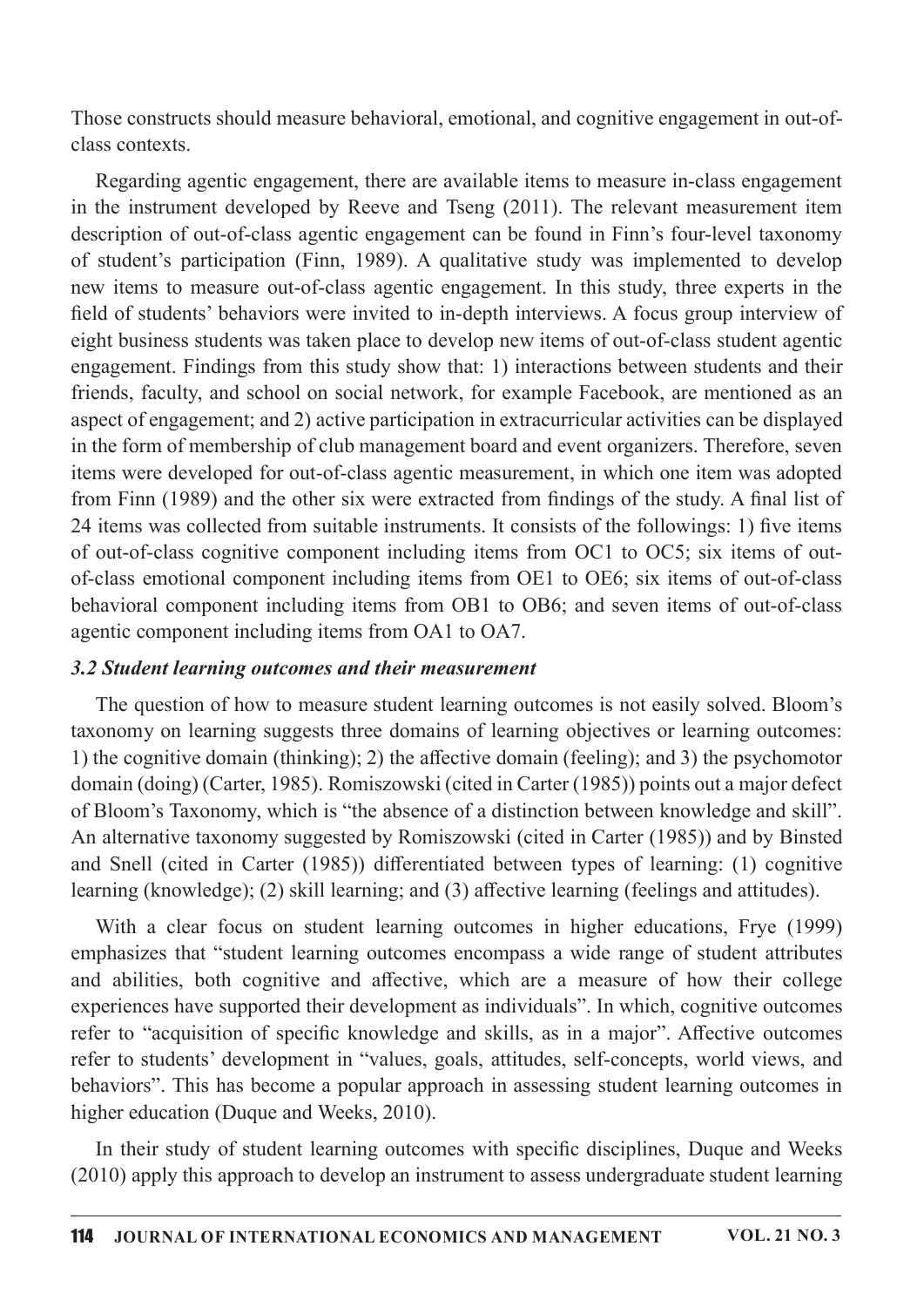outcomes based on students' self-report of cognitive and affective learning outcomes. The instrument was first developed to assess learning outcomes of students in geography, and then replicated for that of students in business administration. In this study, the measurement of student learning outcomes will be replicated from the measurement instrument developed by Duque and Weeks (2010) with six items to measure cognitive learning outcomes, which are from Cog1 to Cog6, and eight items to measure affective learning outcomes, which are from Aff1 to Aff8. "I understand knowledge and concepts relating to my major" is a sample item to measure cognitive learning outcomes. "I have my self-confidence" is a sample item to measure affective learning outcomes.

## 3.3 Hypothesis development

Positive impacts of SE on student learning outcomes have been evidenced in various studies (Pace, 1982; Astin, 1984; Chickering and Gamson, 1987; Kuh, 1991; Newmann et al., 1992; Finn, 1993; Kuh, 2001a; Pascarella and Terenzini, 2005; Carini et al., 2006). Other studies show that SE is positively correlated with higher achievement (Connell and Wellborn, 1991; Finn, 1993; Marks, 2000; Lei et al., 2018). In these studies, SE is defined as "in-class SE", which refers to a direct relationship between SE and student learning outcomes (Pianta et al., 2012; Lei et al., 2018).

In the context outside of the classroom, SE in higher education is different compared to SE in schooling at lower levels, especially for campus engagement or social life. Students in higher education are matured to be responsible for their development and they have a clearer vision of their future careers. Holland and Andre (1987) find immediate and positive effects of participation in secondary activities on students' self-concept, moral development, and academic achievement, which belong to both affective and cognitive learning outcomes. Similar effects can be expected for their participation in extra-curriculum activities.

For business students, their major often relates to knowledge of "all profit-seeking" activities and enterprises that provide goods and services necessary to an economic system" (Boone *et al.*, 2019, p. 2) in which operational efficiency is crucial (Bandara *et al.*, 2007). The acquisition of knowledge will contribute to student cognitive learning outcomes of their major. At higher education institutions, students are encouraged to participate in different non-academic activities or extra-curriculum activities, ranging from sports to cultural events in peer tutor to voluntary programs, and with different roles, ranging from participants to organizers.

The organization of a student event in higher education institutions is similar to that in a non-profit organization. When participating in an event, students exercise out-of-class behavioral engagement. They may observe and reflect on how an event is run, compare it with the process and other related knowledge that they have learnt in their class. In the role of members of an organizing committee, students exercise out-of-class agentic engagement, where they are members of a functional team, such as financial, promotional, logistics or content team. During the process of preparing and running the event, they may experience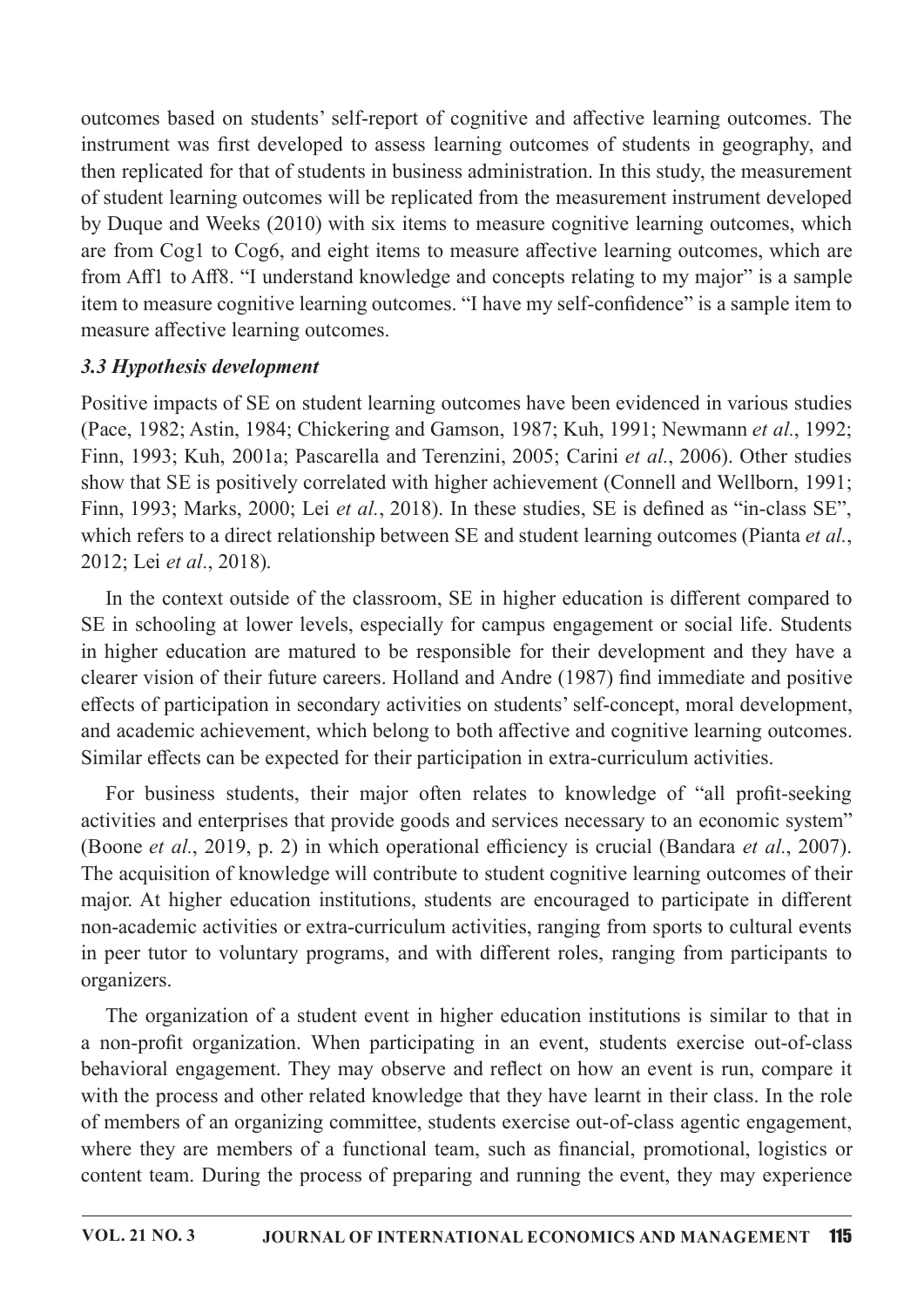successful or unsuccessful performance. They then reflect the experience to draw lessons and link those lessons to abstract conceptualization of the related knowledge. Therefore, depending on their role in the event, they may experience different stages in the experiential learning cycle and gain differently. Therefore, the first two hypotheses are stated as follows:

H1: Out-of-class behavioral engagement has a positive impact on student cognitive learning outcomes.

H2: Out-of-class agentic engagement has a positive impact on student cognitive learning outcomes

Regarding cognitive learning outcomes or academic achievement, Newmann *et al.* (1992) suggest that participation in extracurricular activities helps students to increase their sense of belonging, which in turn may increase "their commitment to academic". Roeser *et al.* (cited in Juvonen *et al.* (2012)) find that student participation with peers is associated with stronger school belonging and better academic performance.

Willms (2003) argues that "students' sense of belonging at school and acceptance of school values, and a behavioral component pertaining to participation in school activities [...] is necessary for students to feel being accepted and valued by their peers, and by others at their school". This feeling in turn supports their school success (Willms, 2003), while those who do not have such a sense of belonging and attachment will become alienated or disaffected and have poorer academic achievement (Finn, 1989; Finn, 1993; Voelkl, 1996). The next hypothesis is, hence, stated as follows:

# H3: Out-of-class emotional engagement has a positive impact on student cognitive learning outcomes.

Out-of-class cognitive engagement is the aspect of positive attitude and valuing school that "whether or not students value school success - do they believe that education will benefit them personally and economically" (Voelkl, 1996). Willms (2003) proposes that students' attitudes towards their schools and their participation in non-academic activities are expected to strongly affect their learning decisions. Positive attitudes toward their schools will have positive impacts on their learning effort and on their learning outcomes. The next hypothesis is stated as follows:

# H4: Out-of-class cognitive engagement has a positive impact on student cognitive learning outcomes.

Participation in extracurricular activities also means experiencing a social environment within universities and interacting with peers. This out-of-class context provides a broad and diversified environment for students to develop other necessary non-academic attributes for their development (Fullarton, 2002). Other studies also mention different aspects of student affective learning outcomes through their participation in non-academic activities. Antonio et al. (2004) find that frequent interactions with diverse peers improve the social self-concepts of college students. Kuh (1995) emphasizes that "out-of-class experiences influence student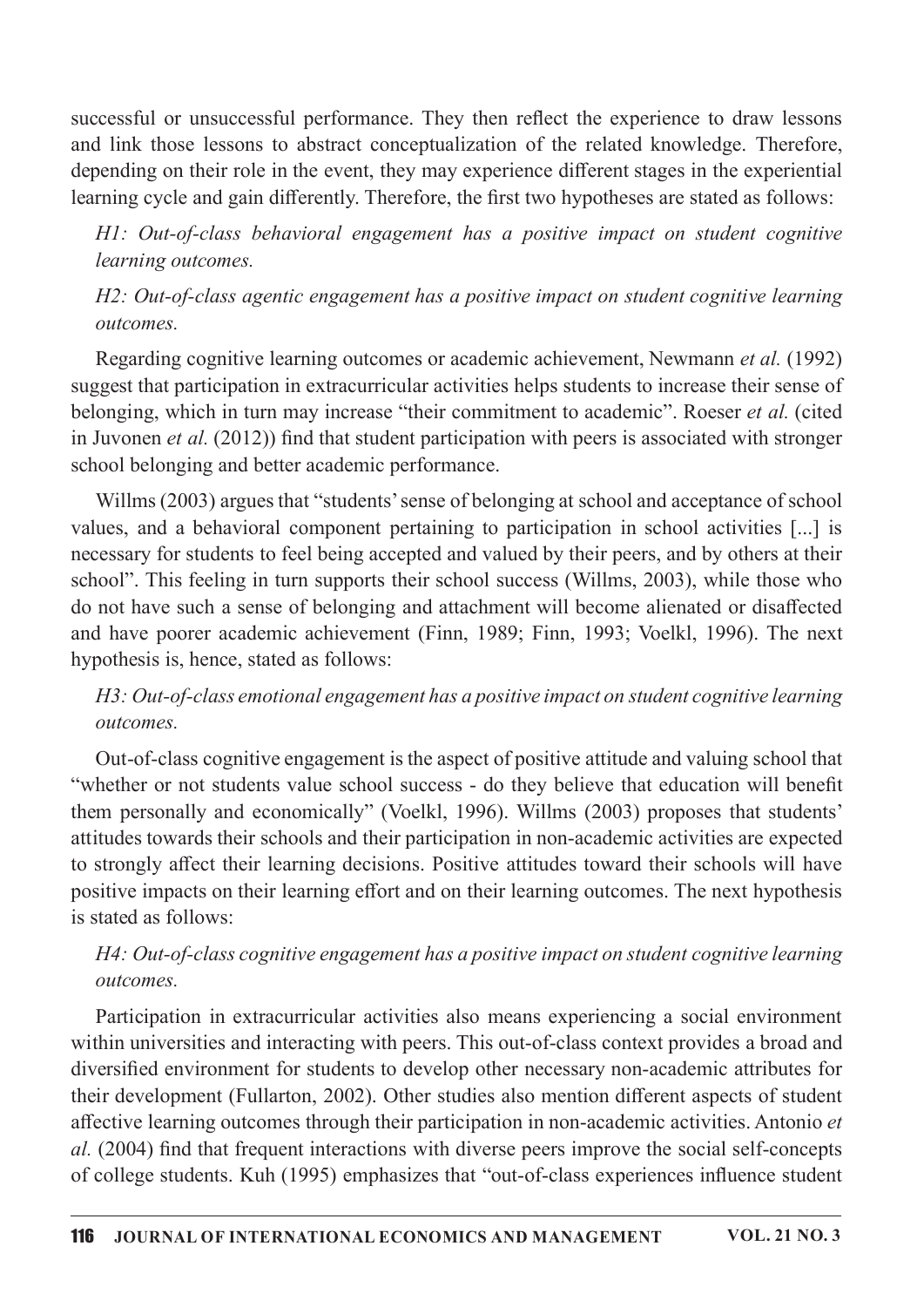learning and personal development" by increasing gains in social competence, autonomy, confidence, and self-awareness.

When participating in school activities, students socially interact with their peers and experience social learning. By observing others' successful behaviors, students will shape their behavior accordingly. They may find that a student who is confident often participate in different events with different roles. They may assimilate such a behavior. The students who act as active members may experience different non-academic problems, such as time management, problem solving, conflict solving, communication as well as coordination. They observe other team members' problems and solutions. Based on their observation and reflection, students build up hypotheses of what works and what does not work, from which they will shape their pattern of behaviors accordingly. Therefore, the next two hypotheses are stated as follows:

H5: Out-of-class behavioral engagement has a positive impact on student affective learning outcomes.

# H6: Out-of-class agentic engagement has a positive impact on student affective learning outcomes.

Student's sense of belonging is affected by experiences in their community and school. By having this out-of-class emotional engagement, students feel being accepted by their peers and whether or not they feel lonely in their school (Willms, 2003). It is found that peer-topeer interaction is important to students' learning (Pekrun and Linnenbrink-Garcia, 2012). When interacting with others, students can better reflect their experience, which help them to better understand themselves, their needs and problems as well as their personal strengths and limitations (Díaz-Iso *et al.*, 2019). When the need for belonging is not satisfied, student may experience diminished motivation, impaired development, and may lead to alienation (Voelkl, 2012). Therefore, the next hypothesis is stated as follows:

# H7: Out-of-class emotional engagement has a positive impact on student affective learning outcomes.

School valuing is students' feeling that school and school outcomes are worthwhile, in which students find their personal importance and/or practical importance (Voelkl, 2012). Based on the SDT theory, Deci et al. (1991) conclude that for students to be actively engaged in the school academic and non-academic activities, they must value learning, achievement, and accomplishment even when they are not really interested in that topics or activities. This does not mean that they must find it interesting, but they will become "willing to do it because of its personal value". By having out-of-class cognitive engagement, students are able to develop their self-awareness and other social competences. Mahatmya et al. (2012) note that increased cognitive SE may show benefits for the continued maturation of cognitive and socioemotional developmental tasks. Therefore, the last hypothesis is stated as follows: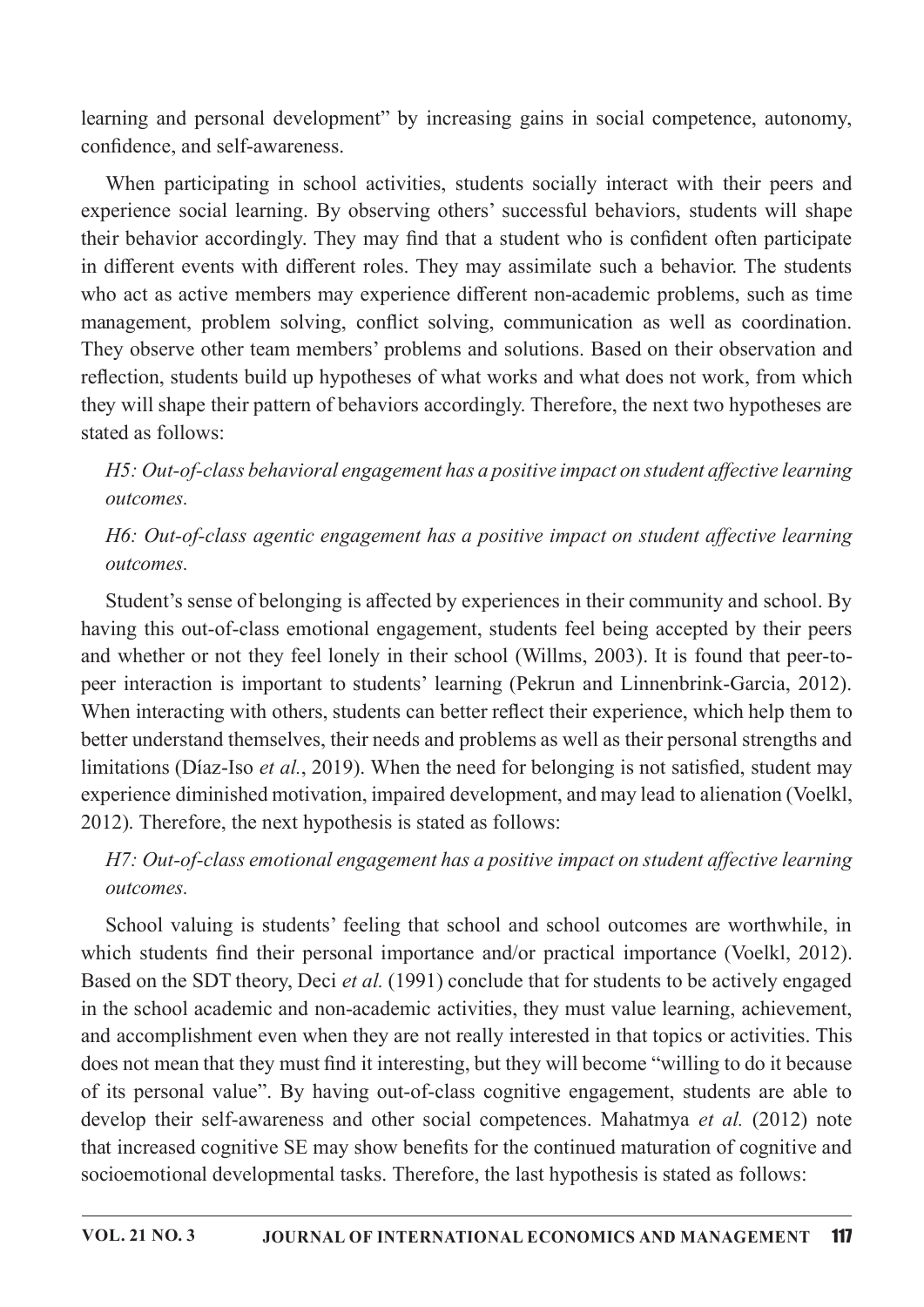H8: Out-of-class cognitive engagement has a positive impact on student affective learning outcomes.

## 4. Data collection method

There are several methods to measure SE. Self-report survey is considered the most common method for assessing SE (Fredricks and McColskey, 2012). Using self-reports from students is a common practice to assess different aspects of education quality, especially at the undergraduate level (Kuh, 2001; Fredricks and McColskey, 2012). The main reason is that certain valuable outcomes of higher education cannot be measured by achievement tests, such as attitudes and values or gains in social and practical competence.

## 4.1 Choosing a suitable scale

The scale used in student self-report is the 7-level Likert Scale. This scale is used in many surveys in the UK, such as Motivation and Engagement Scale - University/College (MES-UC) (Martin, 2009), Student Satisfaction Survey at some universities such as Oxford Brooks University (Ghori, 2016), the University of Central England in Birmingham (Kane et al., 2008), and other universities in the UK (Williams and Cappuccini-Ansfield, 2007).

In comparison to the 5-level Likert scale, the 7-level Likert scale is more complex and allows respondents to give their answers closest possible to their feelings, thus showing the differences between levels and creating a seamless scale (Williams and Cappuccini-Ansfield, 2007). Martin (2009) use a 7-level Likert scale and find it suitable for specific evaluation with college students. With this scale, 1 and 7 represent strongly disagree and strongly agree, respectively. A high score represents a high level of engagement or high level of outcomes and competencies.

# 4.2. Sample size

Hair et al. (2018) suggest that the ratio of observations to variables should be from 5 to 10. Other researchers prefer a ratio of 20 observations for each variable. There are 38 variables in the questionnaire in this study. Thus, the desirable sample size is from 380 to 760.

This study intends to use two datasets for separately running the exploratory factor analysis (EFA) and confirmatory factor analysis (CFA). These two analyses should not be run on the same set of data (Hinkin et al., 1997; Appleton et al., 2006; Fokkema and Greiff, 2017) to avoid overfitting data problem. Given the fact that the completion rate of survey is not high, a total of 1,400 printed questionnaires were distributed to collect data for the research.

# 4.3 Data collection

The sampling method is quota sampling. Questionnaires were sent to ten universities in Hanoi that provide courses in business and management, of which 300 to the first university (National Economics University), 200 to the second and the third universities (Hanoi University of Business and Technology, and Hanoi University), and 100 to other seven universities. In these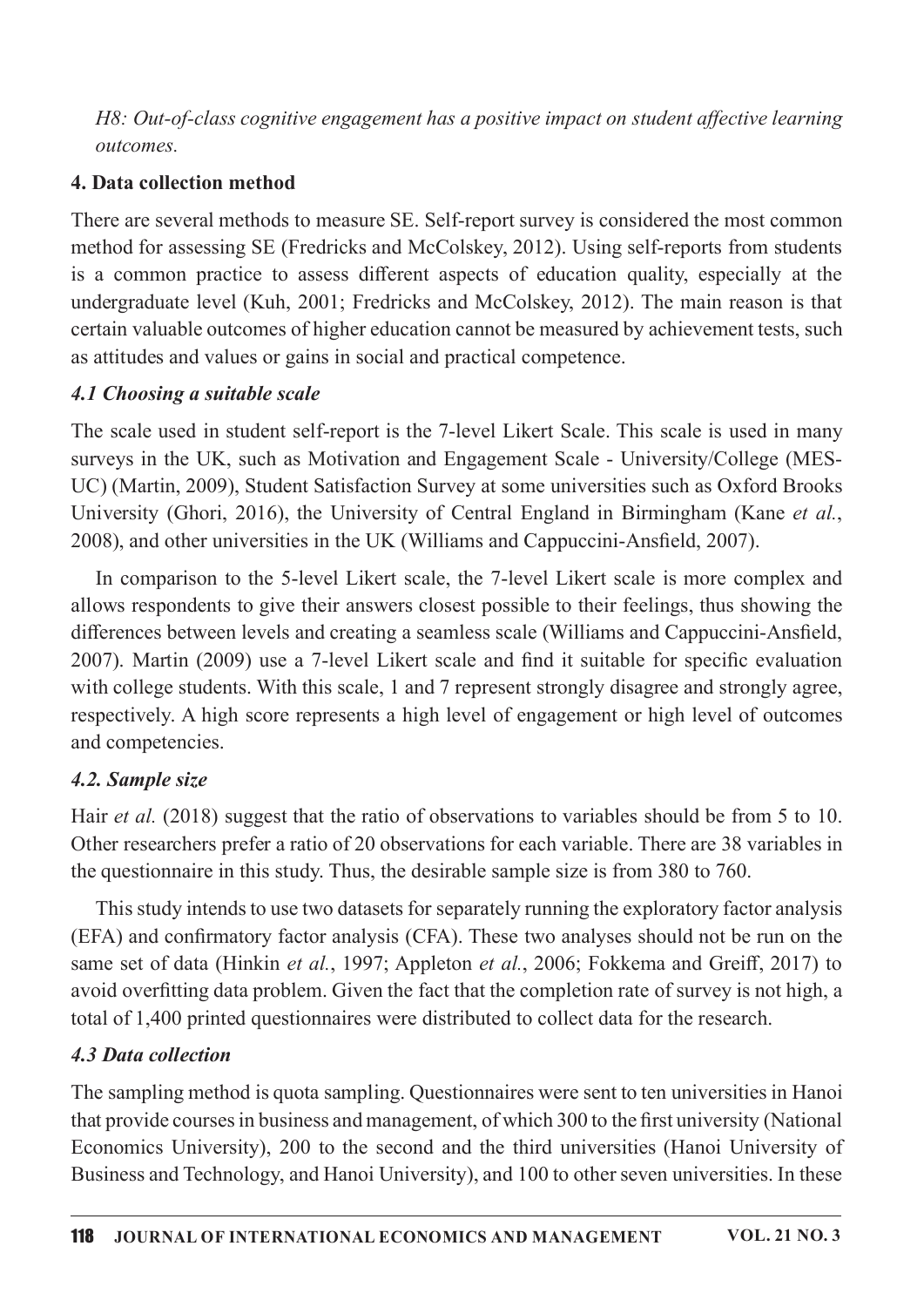universities, we asked some lecturers to help collect data or came directly to those classes to collect data

On the first page of the questionnaire, there is an introduction providing explanation of the research purpose, type of informants and information collection, confidential policy, statement of consent and instruction of completing the questionnaire. The respondents were informed to tick in the consent box to show their consent. It takes about 15 minutes to complete the questionnaire. The data collection time was from early March 2021 to early April 2021.

There are invalid responses, which are either blank or half-blank responses, responses with more than five missing data in a row, responses filling in with a single choice across all different questions, or responses filling in with a purposefully ordered pattern. These invalid responses were removed from the dataset.

After being coded into an Excel file, data were cleaned up using max, min, mean, standard deviation (SD) for each observation. The values of max, min, and mean must be within the range of 1 to 7. Any observation with  $SD = 0$  was eliminated from the dataset. The outliers were removed based on the Mahalanobis distance. The final dataset comprises of 983 valid responses.

#### **4.4 Data description**

The number of respondents from ten participating universities is presented in Table 1.

| University                                          | $\mathbf n$ | $\frac{6}{6}$ |
|-----------------------------------------------------|-------------|---------------|
| <b>National Economics University</b>                | 266         | 27.1          |
| Hanoi University of Business and Technology         | 149         | 15.2          |
| Hanoi University                                    | 116         | 11.8          |
| <b>Banking Academy</b>                              | 74          | 7.5           |
| Foreign Trade University                            | 87          | 8.9           |
| Vietnam University of Commerce                      | 41          | 4.2           |
| Hanoi University of Science and Technology          | 71          | 7.2           |
| Hanoi Open University                               | 75          | 7.6           |
| Economic School, Hanoi National University          | 59          | 6.0           |
| University of Economics - Technology for Industries | 45          | 4.6           |
| Total                                               | 983         | 100.0         |

Table 1. Number of respondents from ten universities in Hanoi

#### **Source:** Compiled by the author

The total sample was then divided into two separate datasets. All odd observations were selected for Dataset 1. All even observations were put in Dataset 2. Table 2 presents statistics of the two datasets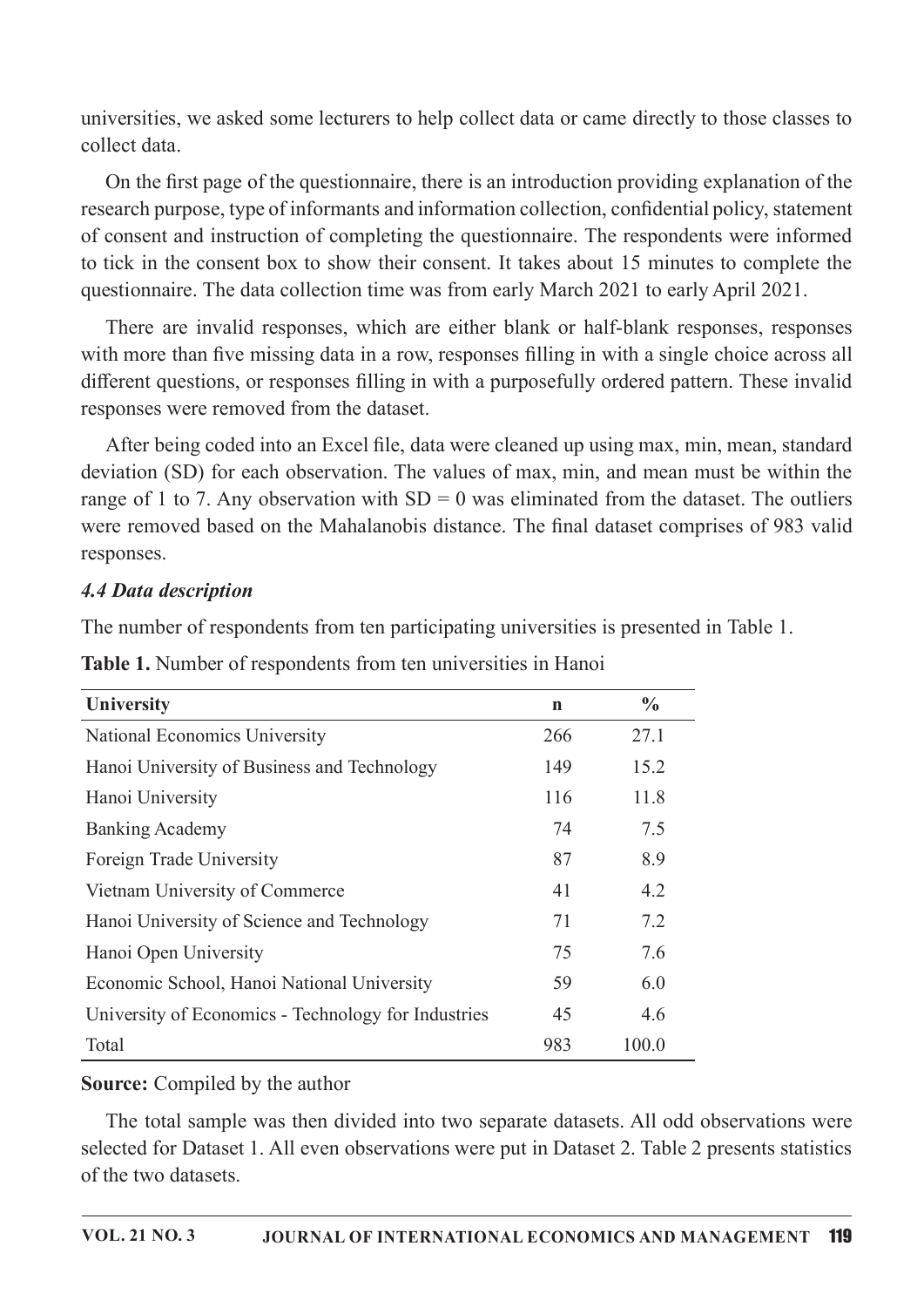|                   | Dataset 1      |               |              | Dataset 2     |
|-------------------|----------------|---------------|--------------|---------------|
|                   | $\mathbf n$    | $\frac{0}{0}$ |              | $\frac{0}{0}$ |
| <b>Gender</b>     |                |               |              |               |
| Male              | 135            | 27.4          | 127          | 25.9          |
| Female            | 334            | 67.9          | 341          | 69.5          |
| Prefer not to say | 10             | 2.0           | 10           | 2.0           |
| Missing           | 13             | 2.6           | 13           | 2.6           |
| Total             | 492            | 100.0         | 491          | 100.0         |
| Age               |                |               |              |               |
| $17 - 18$         | 26             | 5.3           | 21           | 4.3           |
| 19                | 109            | 22.2          | 100          | 20.4          |
| 20                | 125            | 25.4          | 137          | 27.9          |
| 21                | 175            | 35.6          | 172          | 35.0          |
| $>=22$            | 53             | 10.8          | 56           | 11.4          |
| Missing           | $\overline{4}$ | 0.8           | 5            | 1.0           |
| Total             | 492            | 100.0         | 491          | 100.0         |
| <b>Study year</b> |                |               |              |               |
| Year 1            | 100            | 20.3          | 91           | 18.5          |
| Year 2            | 135            | 27.4          | 141          | 28.7          |
| Year 3            | 179            | 36.4          | 172          | 35.0          |
| Year 4            | 67             | 13.6          | 78           | 15.9          |
| $>=$ Year 5       | $\overline{2}$ | 0.4           | $\mathbf{1}$ | 0.2           |
| Missing           | 9              | 1.8           | 8            | 1.6           |
| Total             | 492            | 100.0         | 491          | 100.0         |

Table 2. Descriptions of two datasets

**Source:** Compiled by the author

Both datasets are dominated by female students, of which 67.9% is in Dataset 1 and 69.5% is in Dataset 2. Those ratios are normal among students in business and management, where female students are often the majority. Both datasets contain students from Year 1 to Year 4.

# 5. Findings

# 5.1 Exploratory factor analysis

In this part, an EFA was used to explore the factor dimensions as well as to reduce the set of observed variables to a smaller, more parsimonious set of variables (Hinkin et al., 1997) for Dataset 1.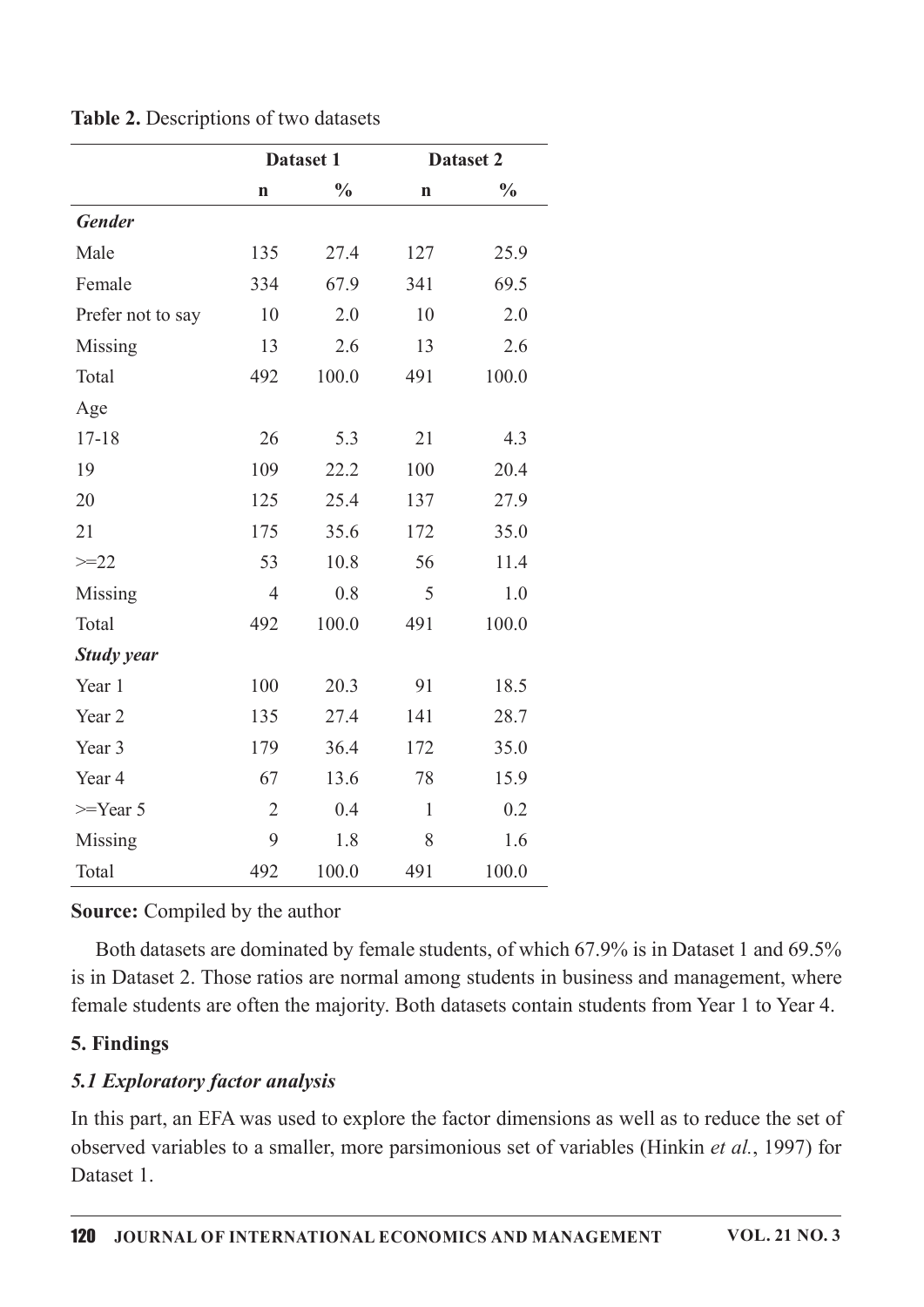Table 3, KMO and Bartlett's Test

| Kaiser-Meyer-Olkin Measure of Sampling Adequacy. | 0.934              |          |
|--------------------------------------------------|--------------------|----------|
| Bartlett's Test of Sphericity                    | Approx. Chi-Square | 9117.288 |
|                                                  | df                 | 276      |
|                                                  | Sig.               | 0.000    |

**Source:** The author's calculation

The KMO value presented in Table 3 is 0.934, which is greater than 0.7, and the Bartlett's test of sphericity is significant. For this EFA, the extraction method used is the principal component analysis, with Eigenvalue greater than 1. The rotation method is Varimax and the absolute value of small coefficients to be suppressed is 0.4 (Hair, Black *et al.*, 2009).

The initial result of the EFA for out-of-class SE shows that four components are identified based on the criteria of the Eigen value of greater than 1 with 69.295% of total variance explained. The total number of components is four as expected. The total variance explained is greater than 50% (Joseph F Hair *et al.*, 2018).

The initial factor loadings from an EFA of all 24 items to measure out-of-class SE contained some minor cross loadings in the rotated component matrix. OA1 and OA2 were first removed from analysis to re-run the EFA. The absolute value of small coefficients to be suppressed was set at 0.5 to focus on components with strong loadings. The next run of EFA showed that OC5 and OA7 should be removed. The final rotated component matrix was achieved with six items of out-of-class behavioral engagement, six items of out-of-class emotional engagement, four items of out-of-class cognitive engagement, and four items of out-of-class agentic engagement. The total variance explained slightly increases to 72.463%.

The EFA results confirm the four subcomponents of out-of-class engagement, where outof-class agentic engagement is a separate component of the structure. The measurement instrument of out-of-class agentic engagement is also reduced to four items with strong loadings for each item, ranging from 0.508 to 0.874.

# 5.2 Internal consistency assessment

The reliability of the scale is tested based on the Cronbach's Alpha. The results are presented in Table 4

All values of Cronbach's Alpha of OB, OE, OC, OA are greater than 0.8. Thus, the measurement items is reliable (Hair et al., 2009). In each sub-construct, most of Cronbach's Alphas if item deleted were smaller than the main Cronbach's Alphas, except the three cases of OE6, OC4, and OA6. Hair (2016) indicates that a scale item should be deleted if it is below 0.4. Therefore, all scale items of the measurement are retained.

Besides, all corrected item-total correlations are greater than 0.5. It means they are highly interrelated and likely to measure the same construct. Hence, the items used to measure the components of out-of-class SE are reliable.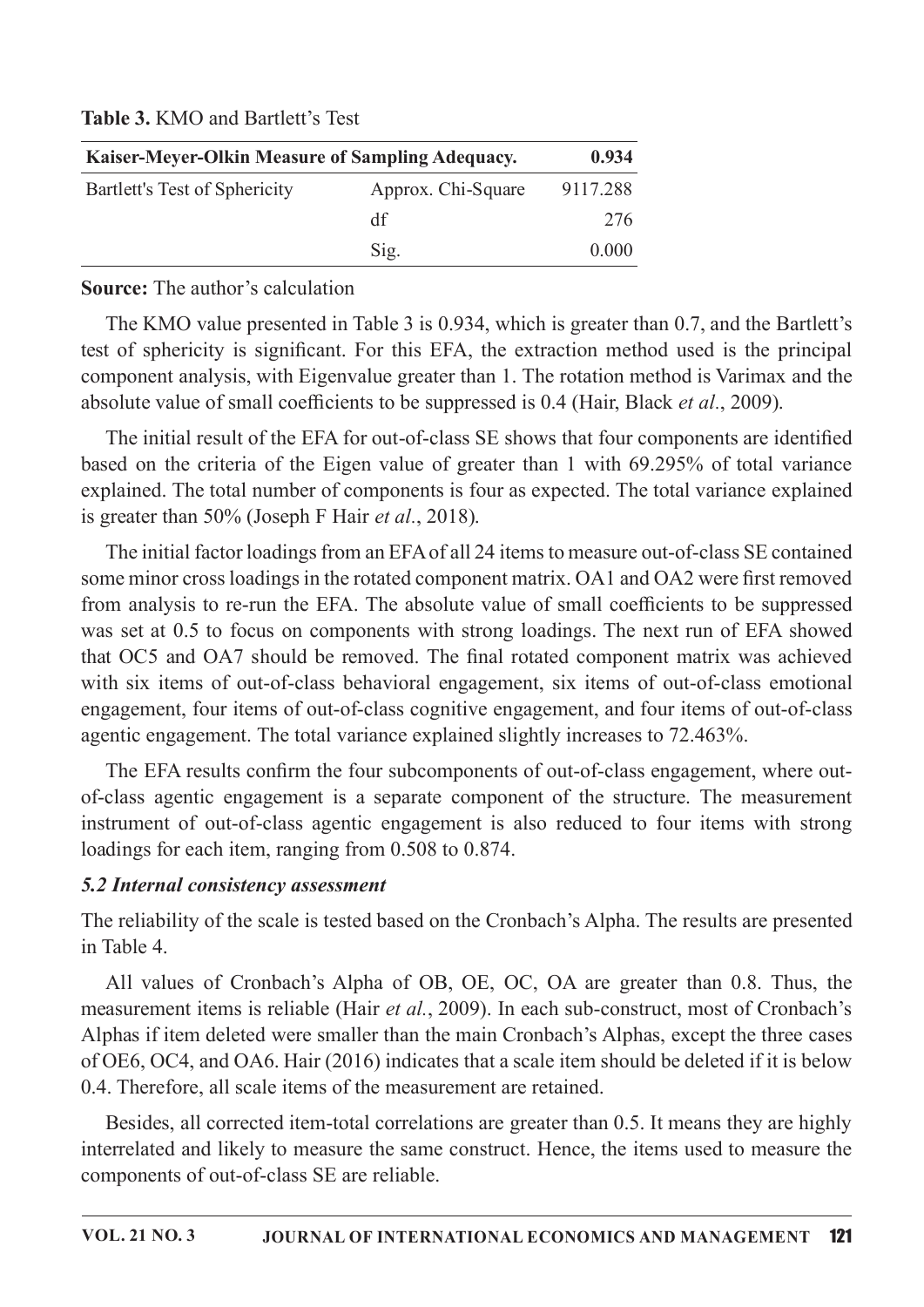|                            | Scale mean if<br>item deleted | item deleted   | Scale variance if Corrected item-<br>total correlation | <b>Cronbach's Alpha</b><br>if item deleted |
|----------------------------|-------------------------------|----------------|--------------------------------------------------------|--------------------------------------------|
| <b>OB</b> Cronbach's Alpha |                               | 0.899          |                                                        |                                            |
| N of Items                 |                               | 6              |                                                        |                                            |
| OB1                        | 23.32                         | 49.740         | 0.744                                                  | 0.878                                      |
| OB <sub>2</sub>            | 23.51                         | 50.193         | 0.760                                                  | 0.875                                      |
| OB <sub>3</sub>            | 22.84                         | 53.073         | 0.649                                                  | 0.892                                      |
| OB4                        | 22.69                         | 52.919         | 0.746                                                  | 0.878                                      |
| OB <sub>5</sub>            | 23.16                         | 50.512         | 0.777                                                  | 0.873                                      |
| OB <sub>6</sub>            | 23.02                         | 53.014         | 0.681                                                  | 0.887                                      |
| <b>OE</b> Cronbach's Alpha |                               | 0.917          |                                                        |                                            |
| N of Items                 |                               | 6              |                                                        |                                            |
| OE1                        | 24.76                         | 40.074         | 0.777                                                  | 0.901                                      |
| OE <sub>2</sub>            | 24.89                         | 39.482         | 0.782                                                  | 0.900                                      |
| OE3                        | 24.91                         | 40.171         | 0.765                                                  | 0.903                                      |
| OE4                        | 24.97                         | 38.971         | 0.860                                                  | 0.889                                      |
| OE5                        | 25.12                         | 39.728         | 0.792                                                  | 0.899                                      |
| OE <sub>6</sub>            | 24.45                         | 43.274         | 0.621                                                  | 0.921                                      |
| <b>OC</b> Cronbach's Alpha |                               | 0.868          |                                                        |                                            |
| N of Items                 |                               | $\overline{4}$ |                                                        |                                            |
| OC1                        | 17.16                         | 9.937          | 0.763                                                  | 0.813                                      |
| OC <sub>2</sub>            | 17.24                         | 9.488          | 0.813                                                  | 0.791                                      |
| OC3                        | 16.92                         | 10.323         | 0.776                                                  | 0.811                                      |
| OC <sub>4</sub>            | 17.36                         | 10.990         | 0.547                                                  | 0.0901                                     |
| OA Cronbach's Alpha        |                               | 0.839          |                                                        |                                            |
| N of Items                 |                               | $\overline{4}$ |                                                        |                                            |
| OA3                        | 11.23                         | 25.695         | 0.738                                                  | 0.766                                      |
| OA4                        | 11.63                         | 25.699         | 0.702                                                  | 0.0783                                     |
| OA5                        | 10.51                         | 26.967         | 0.699                                                  | 0.784                                      |
| OA6                        | 10.13                         | 30.184         | 0.553                                                  | 0.845                                      |

Table 4. Item-total statistics of each component

Item<sub>-total</sub> statistics

Source: The author's calculation

## 5.3 Confirmatory factor analysis

Hair et al.  $(2011)$  differentiate the usage between covariance-based structural equation modeling (CB-SEM) and partial least squares structural equation modeling (PLS-SEM). When the research objective is predicting, identifying relationships between constructs, or estimating causal models, PLS-SEM is the preferred method. The SmartPLS version 3.3.2 developed by Ringle *et al.* (2015) was used to process the data.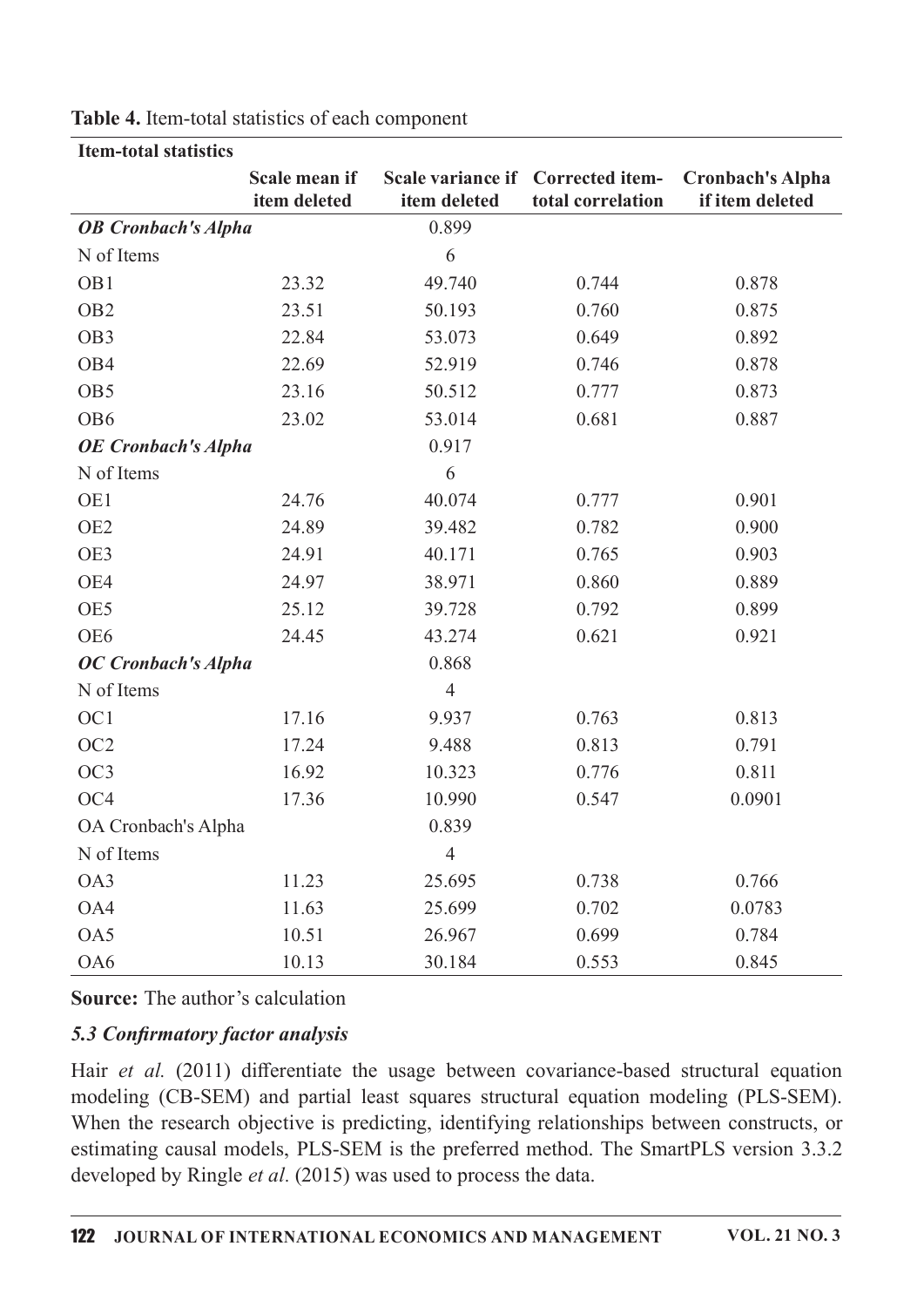To avoid overfitting data problem (Hinkin et al., 1997; Appleton et al., 2006; Fokkema and Greiff, 2017), the outer model, which is the measurement model, and the inner model, which is the structural model, of the structural equation model (Henseler *et al.*, 2009) were evaluated with Dataset 2. In the first round, CFA was run with the option of Connect all LVs for initial calculation and PLS option of factor weighting scheme, using consistent PLS algorithm (PLSc) (Gaskin, 2017).

## 5.3.1. Evaluation of the outer models

The process of evaluating the outer models, which are the measurement models, involves indicator reliability assessment, internal consistency assessment, construct validity, convergent validity or average variance extracted (AVE), and discriminant validity (Fornell-Larcker criterion, cross-loading, HTMT criterion) (Hair Jr. et al., 2016; Ab Hamid et al., 2017).

The results of indicator reliability, internal consistency and construct validity assessment are presented in Table 5.

**Table 5.** Composite reliability (CR), average variance extracted (AVE), the square root of the average variance extracted (in bold), and correlations between constructs (off-diagonal)

|              | Composite<br>reliability | Average<br>variance<br>extracted<br>(AVE) | L <sub>0</sub> | <b>Affective Cognitive</b><br>LO |       |       | OA.SE OB.SE OC.SE OE.SE |       |
|--------------|--------------------------|-------------------------------------------|----------------|----------------------------------|-------|-------|-------------------------|-------|
| Affective LO | 0.920                    | 0.590                                     | 0.768          |                                  |       |       |                         |       |
| Cognitive LO | 0.914                    | 0.641                                     | 0.593          | 0.801                            |       |       |                         |       |
| OA.SE        | 0.847                    | 0.589                                     | 0.317          | 0.344                            | 0.768 |       |                         |       |
| OB.SE        | 0.880                    | 0.550                                     | 0.348          | 0.425                            | 0.775 | 0.742 |                         |       |
| OC.SE        | 0.858                    | 0.604                                     | 0.489          | 0.493                            | 0.243 | 0.472 | 0.777                   |       |
| <b>OE.SE</b> | 0.907                    | 0.619                                     | 0.428          | 0.490                            | 0.437 | 0.650 | 0.726                   | 0.787 |

## **Source:** The author's calculation

Composite reliability (CR) is preferred to evaluate internal consistency reliability. In contrast to Cronbach's Alpha, CR does not assume equally weighted indicator loadings. CR should be above 0.6 in exploratory research and above 0.7 but not higher than 0.95 (Hair et al., 2018). In this model, all CR values range from 0.847 to 0.920, which are greater than 0.7 and less than 0.95 (Lowry and Gaskin, 2014). Therefore, the measurement models are reliable.

The convergent and discriminant validity of the measurement model is evaluated based on the AVE and square root of each construct's AVE. Convergent validity, which is measured by average AVE, should be at least 0.50 (Hair et al., 2018). Discriminant validity is the extent to which a construct is truly distinct from other constructs. Fornell and Larcker (1981) suggest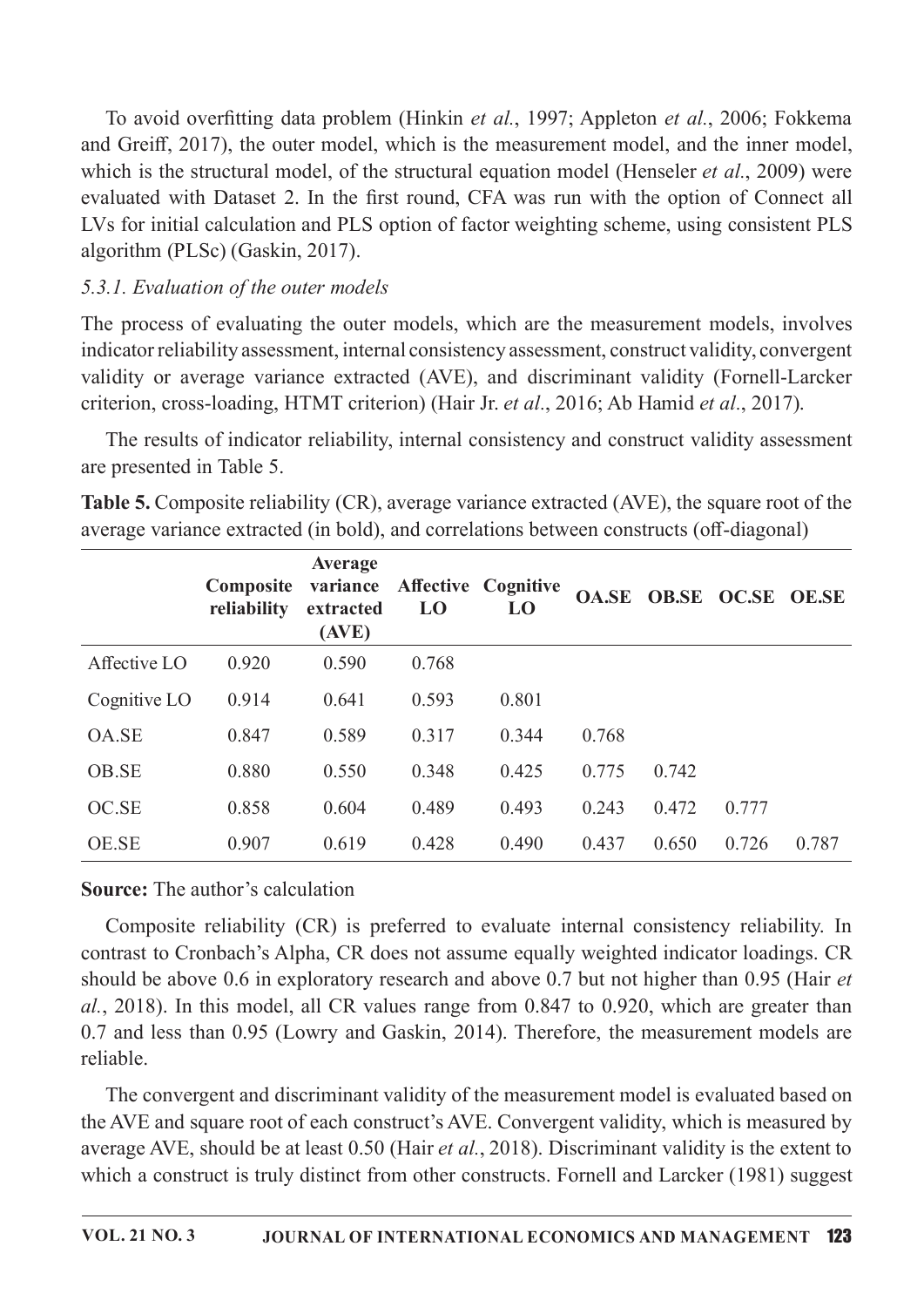to compare the AVE values for any two constructs with the square of the correlation estimate between these two constructs, in which the variance-extracted estimates should be greater than the squared correlation estimate to ensure discriminant validity.

All AVE values range from 0.55 to 0.641, which are greater than 0.5. All square roots of each construct's AVE range from 0.742 to 0.801, which are greater than the correlations with other latent constructs, except for OA.SE at 0.768. Therefore, the convergent validity of the measurement model is established (Fornell and Larcker, 1981).

The Heterotrait-Monotrait (HTMT) may serve as an additional criterion to test discriminant validity (Henseler *et al.*, 2015). HTMT is the average of the heterotrait-heteromethod correlations relative to the average of the monotrait-heteromethod correlations. An HTMT value smaller than 1 shows that the true correlation between the two constructs should differ (Alarcón et al., 2015).

|              | LO    | <b>Affective Cognitive</b><br>LO |       | OA.SE OB.SE OC.SE |       |
|--------------|-------|----------------------------------|-------|-------------------|-------|
| Affective LO |       |                                  |       |                   |       |
| Cognitive LO | 0.592 |                                  |       |                   |       |
| OA.SE        | 0.309 | 0.337                            |       |                   |       |
| OB.SE        | 0.343 | 0.421                            | 0.766 |                   |       |
| OC.SE        | 0.489 | 0.492                            | 0.238 | 0.470             |       |
| <b>OE.SE</b> | 0.429 | 0.490                            | 0.414 | 0.642             | 0.725 |

Table 6. Heterotrait-Monotrait (HTMT) ratio of correlations

## **Source:** The author's calculation

All values in Table 6 are less than 1, showing that all constructs should differ. Therefore, the discriminant validity is established (Henseler *et al.*, 2015).

## 5.3.2. Evaluation of the inner models

Cautions should be established when reporting and using goodness-of-fit indices in evaluating model fit in PLS-SEM (Henseler and Sarstedt, 2013; Hair et al., 2017). The process of evaluating the inner models often involves standardized root mean square residual (SRMR) and a t-test for the inner loading paths using bootstrap with consistent PLS Bootstrapping with 1,000 subsamples and PLS option of factor weighting scheme (Gaskin, 2017).

The SRMR of the saturated model for original sample is 0.066, which is smaller than the conservative cut-off value of 0.08. The SRMR of the estimated model is 0.085, which is smaller than 0.1. The model captures the data quite well and has a good fit (Hu and Bentler, 1999).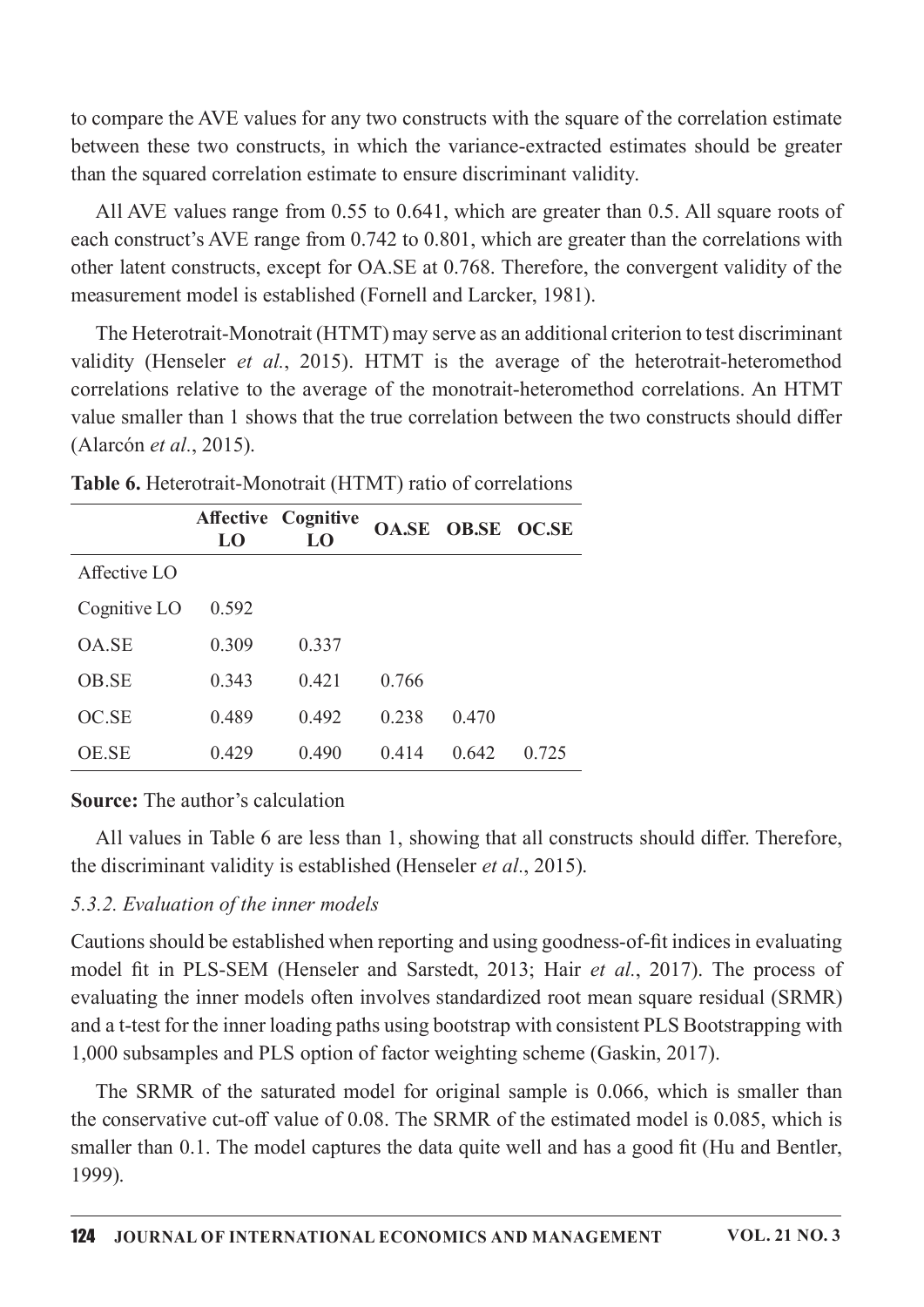The second running of PLS Consistent bootstrapping produces the t-statistics for path coefficients. Among the eight paths of the structural model, the three paths from out-of-class agentic engagement (OA.SE) to affective learning outcomes and from out-of-class cognitive engagement (OC.SE) to both affective and cognitive learning outcomes have t-test values of greater than 1.96 and significant p values. Therefore, these paths are significant and meaningful in the overall structural model.

Since all the assessments for the outer models are good and the inner models provide significant path coefficients, the overall model is considered satisfactory and can be used to explain and predict the dependent latent constructs.

# 5.4 Results

To test the eight hypotheses of the model, SmartPLS (Ringle et al., 2015) is used to run again with path focus by choosing PLS option of path weighting scheme and unchecking of connect all LVs for initial calculation. The structural path model is presented in Figure 2.



Figure 2. Structural model from path coefficients

**Source:** The author's calculation

Hypothesized paths are said to be supported when the model indicates strong and significant paths in the expected direction (Lowry and Gaskin, 2014). Table 7 offers results of the hypotheses tests, including path coefficients (regression weights) and t-values.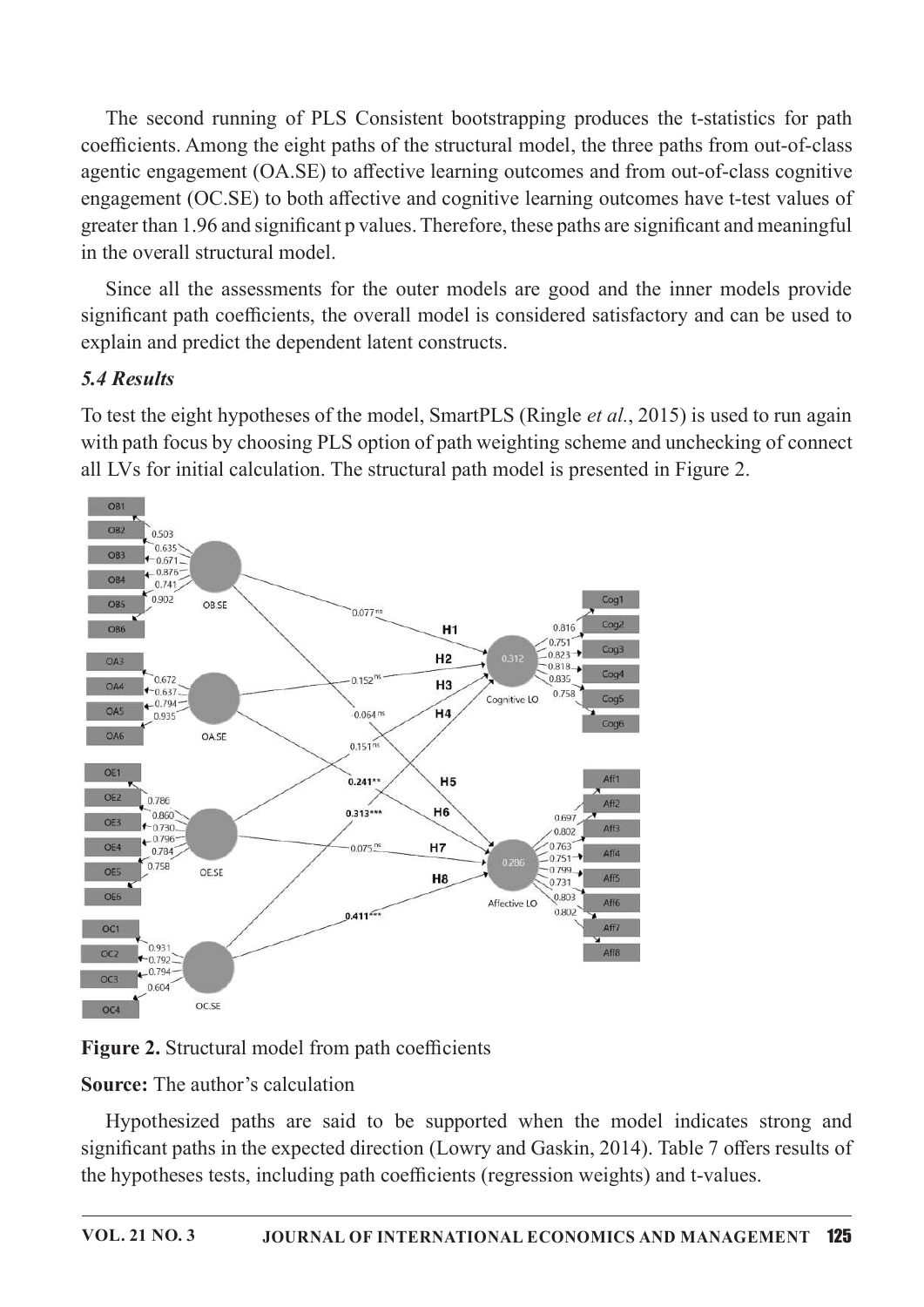#### Table 7. Results of hypotheses tests

| Hypotheses and corresponding paths                                                                  | <b>Expected</b><br>sign | Path<br>coefficient | t-value | <b>P</b> Values |
|-----------------------------------------------------------------------------------------------------|-------------------------|---------------------|---------|-----------------|
| H1: Out-of-class behavioral student engagement<br>$\rightarrow$ student cognitive learning outcomes | $^{+}$                  | 0.077               | 0.84    | $0.401$ ns      |
| H2: Out-of-class agentic student engagement $\rightarrow$<br>student cognitive learning outcomes    | $^{+}$                  | 0.152               | 1.736   | $0.083$ ns      |
| H3: Out-of-class emotional student engagement<br>$\rightarrow$ student cognitive learning outcomes  | $^{+}$                  | 0.151               | 1.506   | 0.132ns         |
| H4: Out-of-class cognitive student engagement<br>$\rightarrow$ student cognitive learning outcomes  | $^{+}$                  | 0.313               | 3.904   | $0.000***$      |
| H5: Out-of-class behavioral student engagement<br>$\rightarrow$ student affective learning outcomes | $^{+}$                  | $-0.064$            | 0.59    | 0.555ns         |
| H6: Out-of-class agentic student engagement<br>$\rightarrow$ student affective learning outcomes    | $^{+}$                  | 0.241               | 2.713   | $0.007**$       |
| H7: Out-of-class emotional student engagement<br>$\rightarrow$ student affective learning outcomes  | $^{+}$                  | 0.075               | 0.795   | $0.427$ ns      |
| H8: Out-of-class cognitive student engagement<br>$\rightarrow$ student affective learning outcomes  | $^{+}$                  | 0.411               | 5.239   | $0.000***$      |

#### **Source:** The author's calculation

The test results show that regression weights of out-of-class cognitive engagement (OC. SE) are 0.313 with  $p < 0.001$  on the relationship with cognitive learning outcomes (H4) and 0.411 with  $p \le 0.001$  on the relationship with affective learning outcomes (H8). Therefore, Hypothesis H4 and Hypothesis H8 are supported.

The regression weight of out-of-class agentic engagement is  $0.241$  with  $p < 0.01$ , suggesting that out-of-class agentic engagement has positive impacts on student affective learning outcomes. Therefore, Hypothesis H6 is supported.

The relationships between the other subcomponents of out-of-class engagement and student learning outcomes are not significant. In addition, the path coefficients of those relationships are also small, ranging from 0.064 to 0.152. These values are much smaller than the range of  $0.241$  to  $0.411$  for the significant coefficients.

Table 8. Adjusted R square

|                                              | Original<br>sample $(O)$ | <b>Sample</b><br>mean $(M)$ | <b>Standard deviation</b><br>(STDEV) | <b>T</b> statistics<br>( O/STDEV ) | <b>P</b> Values |
|----------------------------------------------|--------------------------|-----------------------------|--------------------------------------|------------------------------------|-----------------|
| learning<br>Affective<br>outcomes (Aff.LO)   | 0.280                    | 0.292                       | 0.046                                | 6.146                              | $0.000***$      |
| Cognitive<br>learning<br>outcomes $(Cog.LO)$ | 0.307                    | 0.319                       | 0.041                                | 7.426                              | $0.000***$      |

**Source:** The author's calculation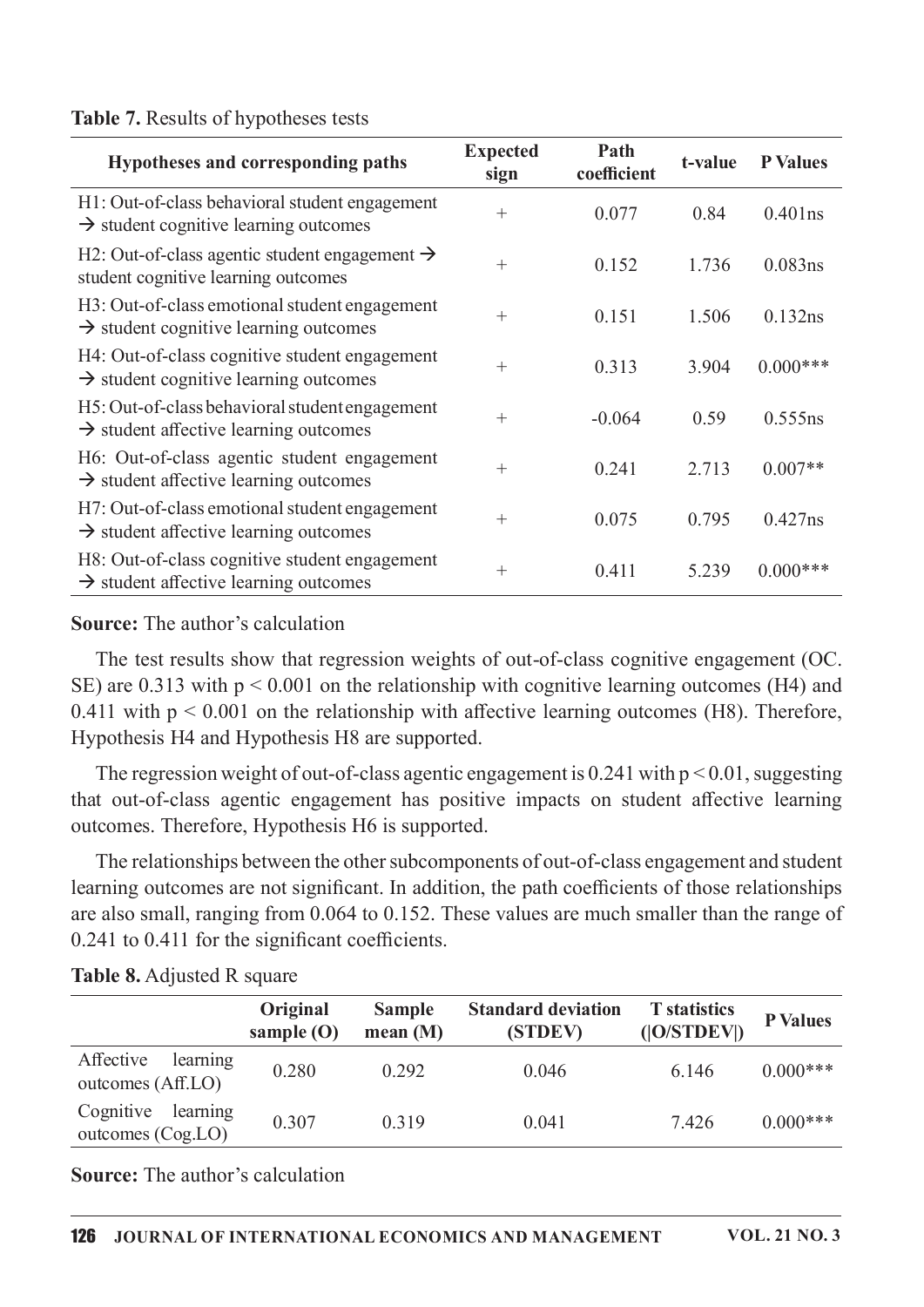Chin (cited in Lowry and Gaskin  $(2014)$ ) suggests that significant structural paths with R square close to 0.20 indicate that the model has meaningful predictive power. With adjusted R square of 0.280 for Aff.LO and 0.307 for Cog.LO, the independent variables of out-ofclass SE subcomponents can explain  $28.0\%$  of the variation of affective learning outcomes and 30.7% of the variation of cognitive learning outcomes. Therefore, this model has good predictive power. The results confirm the role of out-of-class SE in relationship with business student learning outcomes in Vietnam.

#### 6. Discussions

In this research, the EFA result has confirmed the four subcomponents of out-of-class SE, where out-of-class agentic engagement was a separate component of SE. Together with the validation of this agentic engagement in the in-class context by Reeve and Tseng (2011), the study provides evidence and validation of this component in the out-of-class environment for business students in Vietnam.

The findings show that out-of-class SE has significant positive impacts on student learning outcomes, suggesting that students can take advantage of participating in non-academic activities at university. This environment allows them to apply what they learn in class, observe experience of others as well as to learn from others' modeling practices. The findings highlight the positive impacts of out-of-class cognitive engagement on both cognitive and affective student learning outcomes. As students have greater sense of their development tasks, it will be beneficial by reinforcing their valuing of school and practical importance of school achievement (Voelkl, 2012).

The other important aspect of out-of-class SE is agentic engagement, which has positive impacts on affective learning outcomes. As directed by the Kolb's experiential learning theory, when students experience different stages in the learning cycle and reach to active experimentation stage, they can fully take advantage of their learning experience, which results in better affective learning outcomes.

By confirming these impacts of out-of-class SE on both student's cognitive and affective learning outcomes, the study shows that apart from what is learnt in the classroom, students gain from participating in the out-of-class environment. This engagement better prepares students for their participation in the social and professional environment upon their graduation. This finding matches with previous studies by Newmann et al. (1992), Finn (1993), Kuh (2001a), and Pascarella and Terenzini (2005). This finding is also interesting with the new component of agentic engagement of the out-of-class engagement. In comparison to the traditional role of behavioral engagement, the significant impacts of out-of-class agentic engagement have shifted the role of students from a passive role to a proactive role and asserted the role of students as key actors of their learning (Nakamura and Csikszentmihalyi, 2002).

The findings do not show any impacts of out-of-class behavioral and emotional engagement on student learning outcomes. This finding is different from other studies showing that "there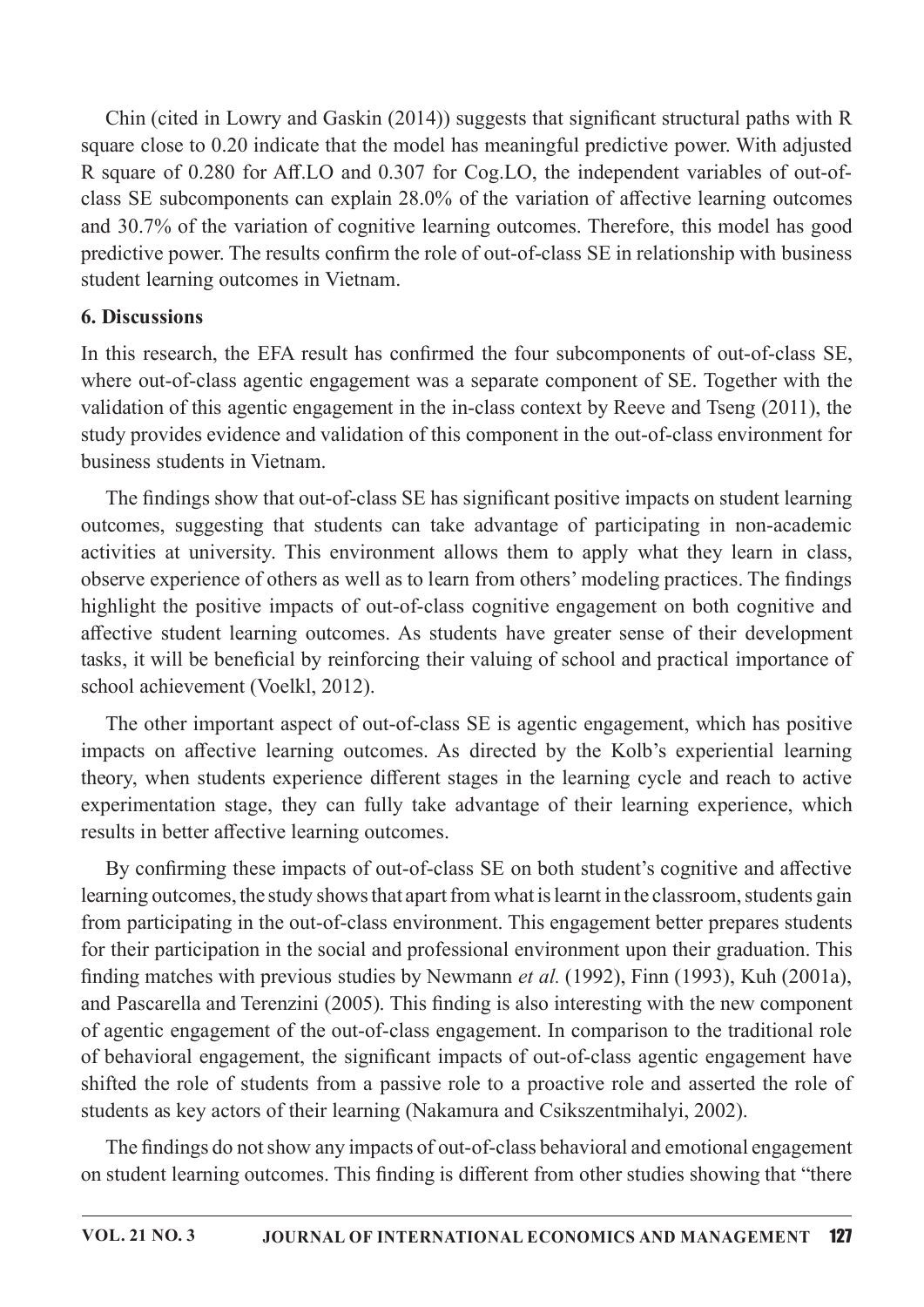is much potential for school environments to have a broad influence on students' development and growth" (Yusof et al., 2017).

The results of this study provide education practitioners with possible interventions via improving SE in the out-of-class context to increase student learning outcomes. For university managers in the business field, out-of-class SE can become a supplementary framework to facilitate students' complete development. For researchers, this study contributes to better understanding the impacts of out-of-class SE on student learning outcomes in business field.

This study has certain limitations. Firstly, the measurement instrument of out-of-class SE contains some newly developed items which have not been tested in other contexts. Further testing of this measurement instrument is strongly recommended. Secondly, the sample was only collected in Hanoi. A more diversified sample would help to confirm the test results. Thirdly, future study may explore and investigate similar impacts of out-of-class SE for students in other disciplines.

#### 7. Conclusions

In this research, agentic engagement was proposed as a subconstruct of SE in the out-ofclass context of higher education. An exploratory factor analysis on a sample of 492 students has confirmed the four separate components of out-of-class engagement, where out-of-class agentic engagement is a distinct subconstruct. The measurement instrument of out-of-class SE was successfully tested as a valid and reliable instrument with both convergence and differentiation criteria.

The findings from this study show statistically significant positive impacts of out-of-class cognitive and agentic engagement on student learning outcomes at higher education. The impacts of out-of-class behavioral and emotional engagement were, however, not significant. Such findings contribute to the current knowledge on SE and out-of-class engagement. Further studies and testing of this relationship in different contexts, both theoretically and empirically, is recommended for future research.

Despite the limitations, this study contributes to the SE literature by proposing agentic engagement in out-of-class SE and validating this subcomponent in the context of business and management students in Vietnam. The findings from research on the relationship between out-of-class SE and student learning outcomes suggest that it would be useful to continue examining this relationship in other contexts.

## **References**

- Ab Hamid, M., Sami, W. and Sidek, M.M. (2017), "Discriminant validity assessment: use of Fornell & Larcker criterion versus HTMT criterion", Journal of Physics: Conference Series, Vol. 890, 012163.
- Alarcón, D., Sánchez, J.A. and De Olavide, U. (2015), "Assessing convergent and discriminant validity in the ADHD-R IV rating scale: user-written commands for Average Variance Extracted (AVE), Composite Reliability (CR), and Heterotrait-Monotrait ratio of correlations (HTMT)", in Spanish STATA meeting, Universidad Pablo de Olavide.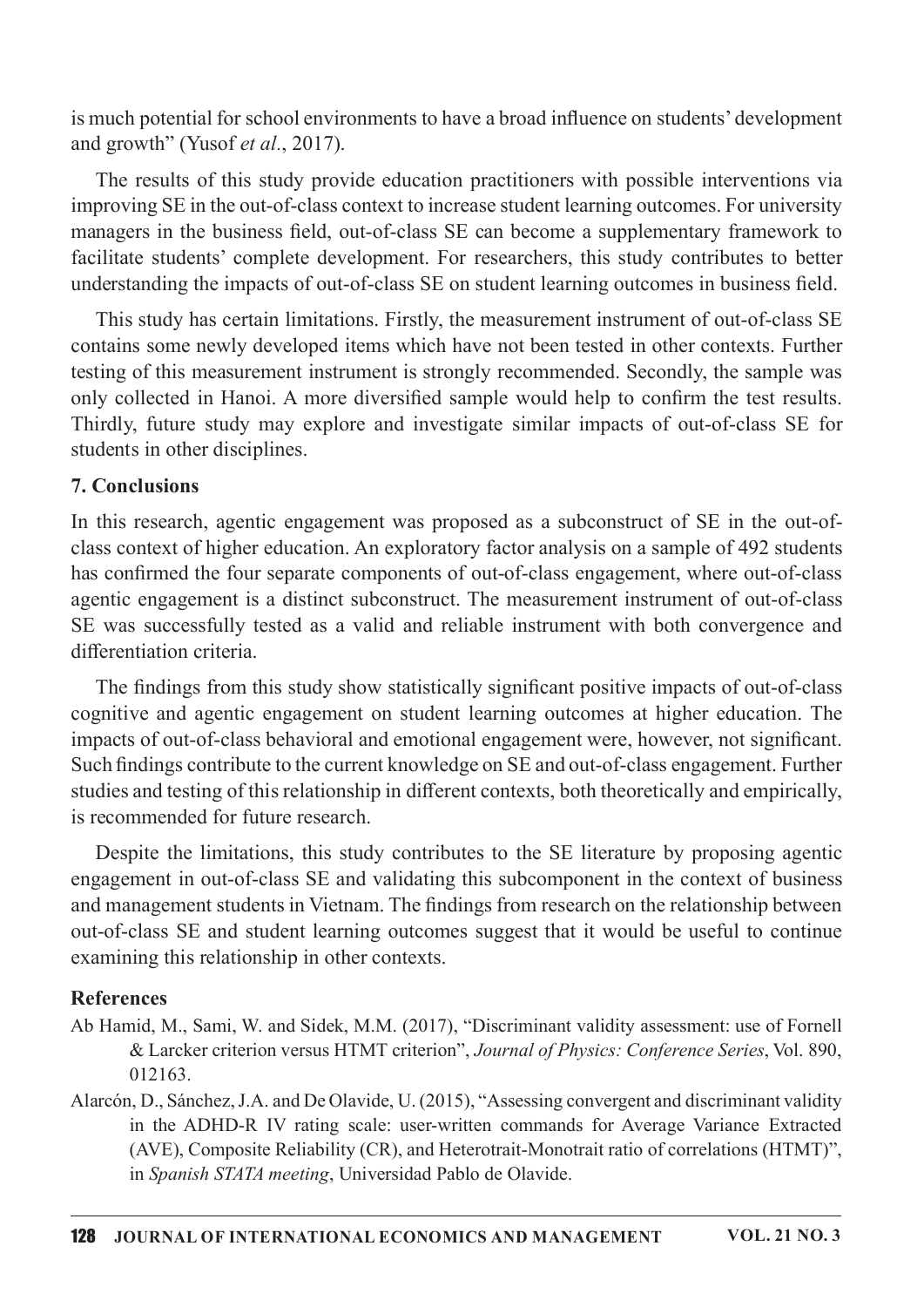- Antonio, A.L., Chang, M.J., Hakuta, K., Kenny, D.A., Levin, S. and Milem, J.F. (2004), "Effects of racial diversity on complex thinking in college students", *Psychological science*, Vol. 15 No. 8, pp.  $507 - 510$ .
- Appleton, J.J., Christenson, S.L. and Furlong, M.J. (2008), "Student engagement with school: critical conceptual and methodological issues of the construct", Psychology in the Schools, Vol. 45 No.5,pp.369-386.
- Appleton, J.J., Christenson, S.L., Kim, D. and Reschly, A.L. (2006), "Measuring cognitive and psychological engagement: validation of the student engagement instrument", Journal of school psychology, Vol. 44 No. 5, pp. 427 - 445.
- Astin, A.W. (1984), "Student involvement: a development theory for higher education", *Journal of* College Student Development, Vol. 40 No. 5, pp. 518 - 529.
- Audas, R. and Willms, J.D. (2001), *Engagement and dropping out of school: a life-course perspective*, Citeseer.
- Bandara, W., Indulska, M., Chong, S. and Sadiq, S. (2007), "Major issues in business process management: an expert perspective", in Proceedings of the 15<sup>th</sup> European Conference on Information Systems, University of St Gallen, Switzerland.
- Bandura, A. (1986), "The explanatory and predictive scope of self-efficacy theory", Journal of social and clinical psychology, Vol.  $4$  No.  $3$ , pp.  $359 - 373$ .
- Bandura, A. and Walters, R.H. (1977), Social learning theory, Englewood cliffs Prentice Hall.
- Boone, L.E., Kurtz, D.L. and Berston, S. (2019), Contemporary business, John Wiley & Sons.
- Brooks, R., Brooks, S. and Goldstein, S. (2012), "The power of mindsets: nurturing engagement, motivation, and resilience in students", in Handbook of research on student engagement, Springer, pp. 541 - 562.
- Bryson, C. (2010), "Enhancing student integration and success through a holistic engagement approach", in Retention convention: what works? Student retention and success conference, Leeds, 3-4 March.
- Burch, G.F., Heller, N.A., Burch, J.J., Freed, R. and Steed, S.A. (2015), "Student engagement: developing a conceptual framework and survey instrument", Journal of Education for *Business, Vol. 90 No. 4, pp. 224 - 229.*
- Carini, R.M., Kuh, G.D. and Klein, S.P. (2006), "Student engagement and student learning: testing the linkages", Research in higher education, Vol. 47 No. 1, pp.  $1 - 32$ .
- Carter, R. (1985), "A taxonomy of objectives for professional education", *Studies in higher education*, Vol.10No.2,pp.135-149.
- Chickering, A.W. and Gamson, Z.F. (1987), "Seven principles for good practice in undergraduate education", AAHE Bulletin, Vol. 3, pp. 1 - 7.
- Christenson, S.L., Reschly, A.L., Appleton, J.J., Berman, S., Spanjers, D. and Varro, P. (2008), "Best practices in fostering student engagement", in Best practices in school psychology, National Association of School Psychologists, pp. 1099 - 1120.
- Christenson, S.L., Reschly, A.L. and Wylie, C. (2012), Handbook of research on student engagement, Springer Science & Business Media.
- Coates, H. (2010), "Development of the Australasian survey of student engagement (AUSSE)", *Higher*  $Education$ , Vol. 60 No. 1, pp. 1 - 17.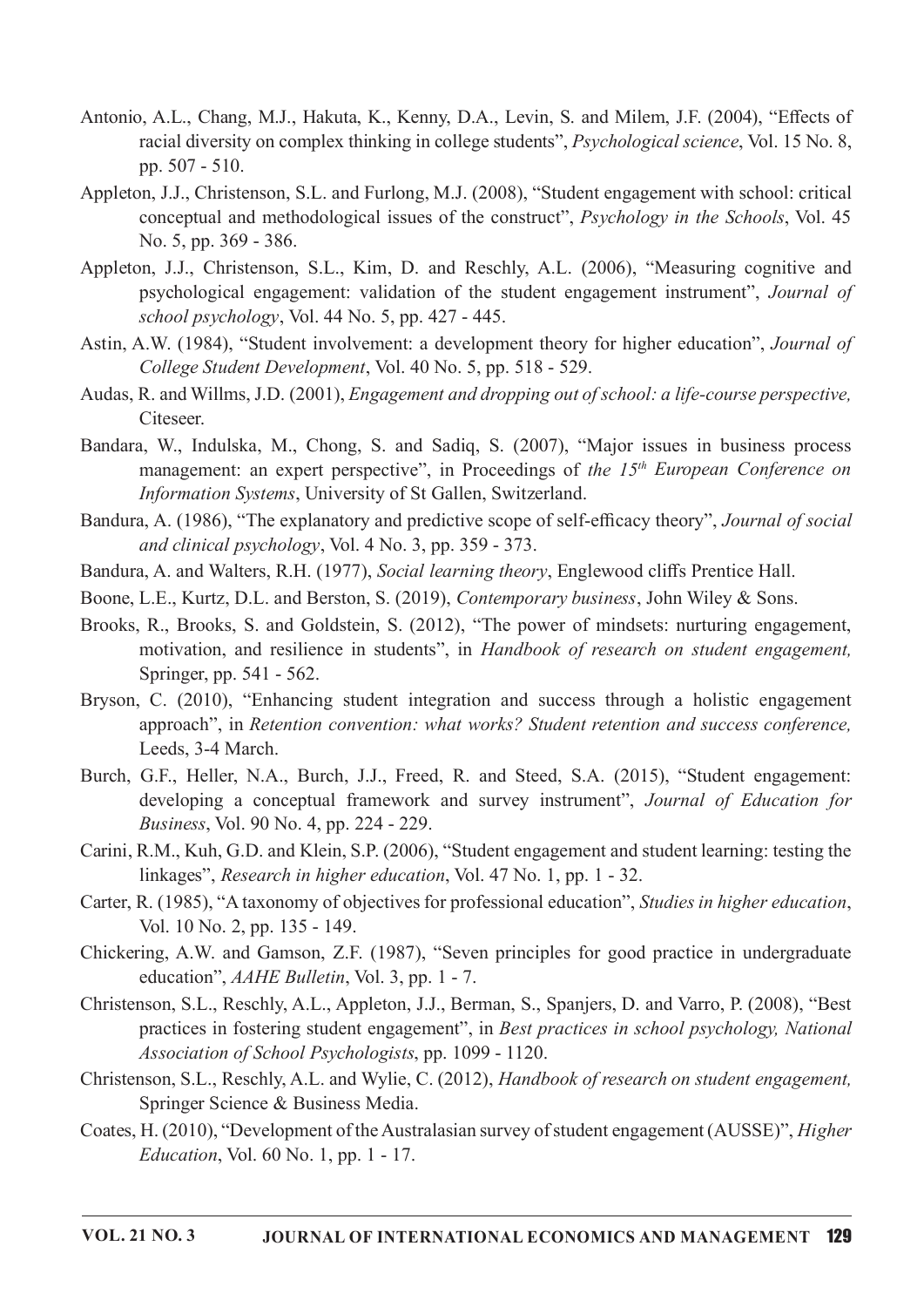- Connell, J.P. and Wellborn, J.G. (1991), "Competence, autonomy, and relatedness: a motivational analysis of self-system processes", in Gunnar, M.R. and Sroufe, L.A. (Eds), The Minnesota symposia on child psychology, Hillsdale, NJ, US: Lawrence Erlbaum Associates Inc., pp. 43 - 77.
- Crick, R.D. (2012), "Deep engagement as a complex system: identity, learning power and authentic enquiry", in Handbook of research on student engagement, Springer, pp. 675 - 694.
- Deci, E.L., Vallerand, R.J., Pelletier, L.G. and Ryan, R.M. (1991), "Motivation and education: the selfdetermination perspective", *Educational psychologist*, Vol. 26 No. 3-4, pp. 325 - 346.
- Deci, E.L. and Ryan, R.M. (2000), "The "what" and "why" of goal pursuits: human needs and the selfdetermination of behavior", *Psychological Inquiry*, Vol. 11 No. 4, pp. 227 - 268.
- Deci, E.L. and Ryan, R.M. (2012), "Self-determination theory", in Van Lange, P.A.M., Kruglanski, A.W. and Higgins, E.T. (Eds), Handbook of Theories of Social Psychology, Thousand Oaks, CA: Sage, pp. 416 - 437.
- Díaz-Iso, A., Eizaguirre, A. and García-Olalla, A. (2019), "Extracurricular activities in higher education and the promotion of reflective learning for sustainability", Sustainability, Vol. 11 No. 17, 4521.
- Duque, L.C. and Weeks, J.R. (2010), "Towards a model and methodology for assessing student learning outcomes and satisfaction", *Quality assurance in education*, Vol. 18 No. 2, pp. 84 - 105.
- Eccles, J. and Wang, M. (2012), "So what is student engagement anyway: commentary on Section I", in Christenson, S.L., Reschly, A.L. and Wylie, C. (Eds), Handbook of research on student engagement, New York, NY: Springer, pp. 133 - 145.
- Finn, J.D. (1989), "Withdrawing from school", Review of educational research, Vol. 59 No. 2, pp. 117 - 142.
- Finn, J.D. (1993), "School engagement & students at Risk", Report for National Center for Educational Statistics.
- Finn, J.D. and Voelkl, K.E. (1993), "School characteristics related to student engagement", The Journal of Negro Education, Vol. 62 No. 3, pp. 249 - 268.
- Fokkema, M. and Greiff, S. (2017), How performing PCA and CFA on the same data equals trouble, Hogrefe Publishing.
- Fornell, C. and Larcker, D.F. (1981), "Evaluating structural equation models with unobservable variables and measurement error", Journal of marketing research, Vol. 18 No. 1, pp. 39 - 50.
- Fredricks, J.A., Blumenfeld, P.C. and Paris, A.H. (2004), "School engagement: potential of the concept, state of the evidence", *Review of educational research*, Vol. 74 No. 1, pp. 59 - 109.
- Fredricks, J.A., Blumenfeld, P., Friedel, J. and Paris, A. (2005), "School engagement", in What do children need to flourish?, Springer, pp. 305 - 321.
- Fredricks, J.A. and McColskey, W. (2012), "The measurement of student engagement: a comparative analysis of various methods and student self-report instruments", in Handbook of research on student engagement, Springer, pp. 763 - 782.
- Frye, R. (1999), "Assessment, accountability, and student learning outcomes", Office of Institutional Effectiveness Report.
- Fullarton, S. (2002), "Student engagement with school: individual and school-level influences", LSAY Research Reports.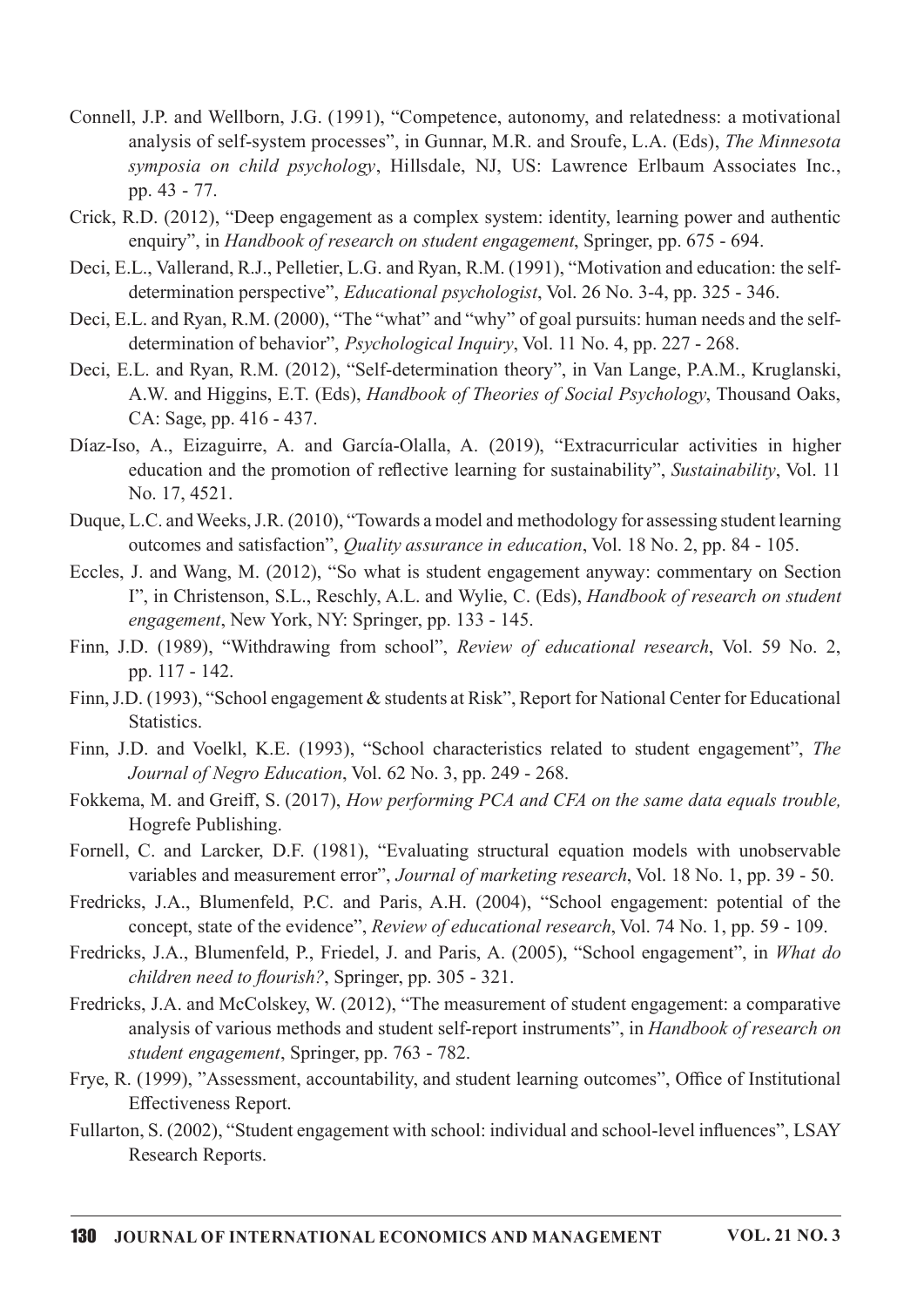- Furlong, M.J., Whipple, A.D., Jean, G.S., Simental, J., Soliz, A. and Punthuna, S. (2003), "Multiple contexts of school engagement: moving toward a unifying framework for educational research and practice", *The California School Psychologist*, Vol. 8 No. 1, pp. 99 - 113.
- Gaskin, J. (2017), "SmartPLS 3 Factor Analysis", Available at https://www.youtube.com/watch?v=J etGiwbOoM&t=701s (Accessed 10 May, 2021).
- Ghori, S. (2016), Deconstructing concepts of student satisfaction, engagement and participation in UK higher education, Oxford Brookes University.
- Glanville, J.L. and Wildhagen, T. (2007), "The measurement of school engagement: assessing dimensionality and measurement invariance across race and ethnicity", Educational and Psychological Measurement, Vol. 67 No. 6, pp. 1019 - 1041.
- Gunuc, S. and Kuzu, A. (2015), "Student engagement scale: development, reliability and validity", Assessment & Evaluation in Higher Education, Vol. 40 No. 4, pp. 587 - 610.
- Hair, J., Hollingsworth, C.L., Randolph, A.B. and Chong, A.Y.L. (2017), "An updated and expanded assessment of PLS-SEM in information systems research", Industrial Management & Data Systems, Vol. 117 No. 3, pp. 442 - 458.
- Hair, J.F., Black, W.C., Babin, B.J. and Anderson, R.E. (2009), *Multivariate data analysis*, 7<sup>th</sup> edition, Pearson.
- Hair, J.F., Black, W.C., Babin, B.J. and Anderson, R.E. (2018), *Multivariate data analysis*, 8<sup>th</sup> edition, Cengage Learning, EMEA.
- Hair, J.F., Ringle, C.M. and Sarstedt, M. (2011), "PLS-SEM: indeed a silver bullet", Journal of Marketing theory and Practice, Vol. 19 No. 2, pp. 139 - 152.
- Hair Jr, J.F., Hult, G.T.M., Ringle, C. and Sarstedt, M. (2016), A primer on partial least squares structural equation modeling (PLS-SEM), Sage publications.
- Hausmann, L.R., Schofield, J.W. and Woods, R.L. (2007), "Sense of belonging as a predictor of intentions to persist among African American and white first-year college students", Research in higher education, Vol. 48 No. 7, pp. 803 - 839.
- Henseler, J., Ringle, C.M. and Sarstedt, M. (2015), "A new criterion for assessing discriminant validity in variance-based structural equation modeling", Journal of the academy of marketing science, Vol.43No.1,pp.115-135.
- Henseler, J., Ringle, C.M. and Sinkovics, R.R. (2009), "The use of partial least squares path modeling in international marketing", in New challenges to international marketing, Emerald Group Publishing Limited, pp. 277 - 319.
- Henseler, J. and Sarstedt, M. (2013), "Goodness-of-fit indices for partial least squares path modeling", Computational statistics, Vol. 28 No. 2, pp. 565 - 580.
- Hinkin, T.R., Tracey, J.B. and Enz, C.A. (1997), "Scale construction: developing reliable and valid measurement instruments", Journal of Hospitality & Tourism Research, Vol. 21 No. 1, pp. 100 - 120.
- Holland, A. and Andre, T. (1987), "Participation in extracurricular activities in secondary school: what is known, what needs to be known?", Review of educational research, Vol. 57 No. 4, pp. 437 - 466.
- Hu, L.T. and Bentler, P.M. (1999), "Cutoff criteria for fit indexes in covariance structure analysis: Conventional criteria versus new alternatives", Structural Equation Modeling: A Multidisciplinary Journal, Vol. 6 No. 1, pp. 1 - 55.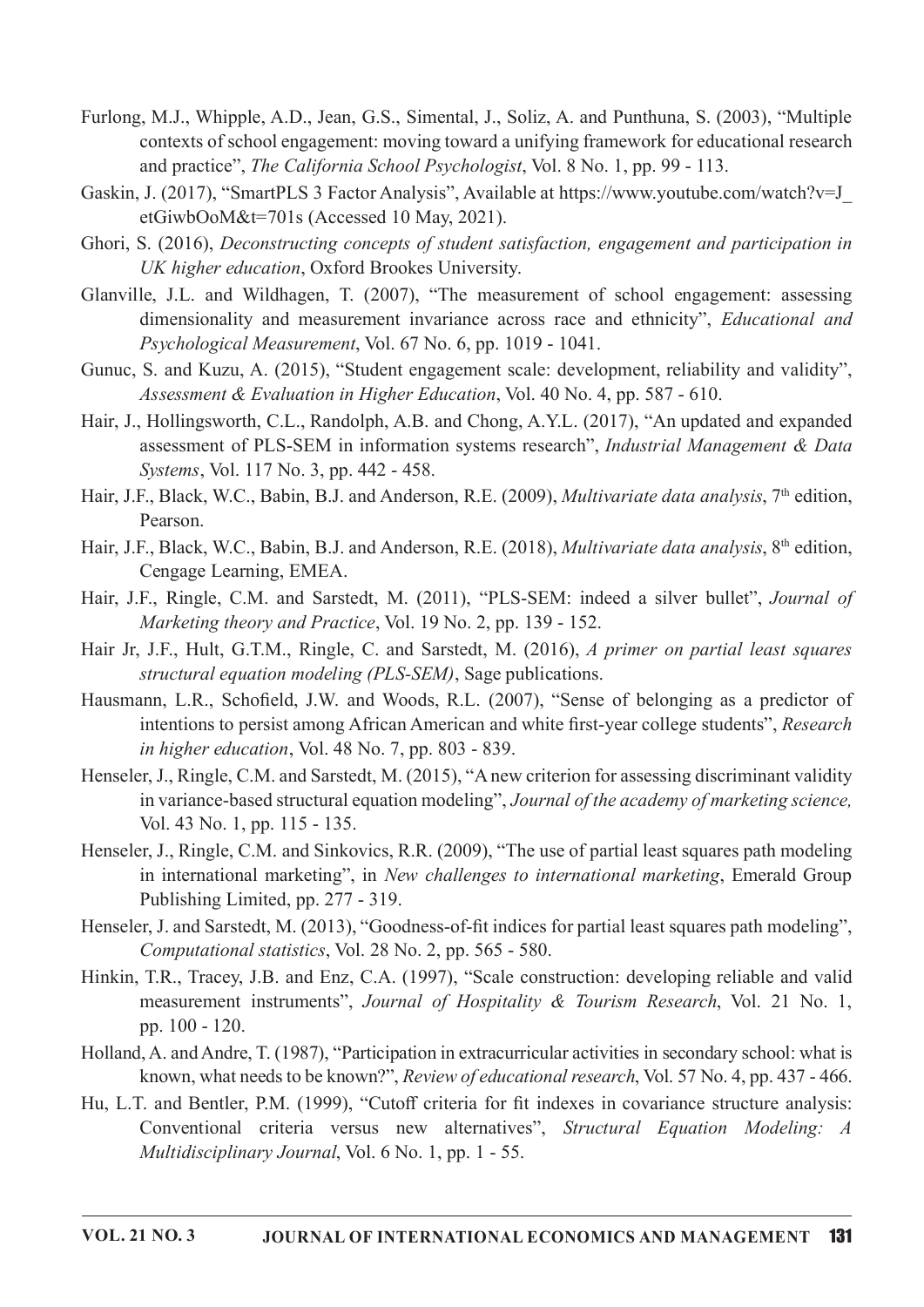- Huy, N.H.D. (2015), "Hoat dong hoc tap cua sinh vien duoi goc do tiep can su gan ket cua sinh vien vao gio hoc tren lop", Ban tron giao duc, Available at http://vncsp.hnue.edu.vn/ban-tron-giaoduc/article/215.aspx (Accessed 12 May, 2017).
- Institute of Medicine. (2003), Engaging schools: Fostering high school students' motivation to learn, Washington, DC: National Academies Press.
- Jang, H., Kim, E.J. and Reeve, J. (2016), "Why students become more engaged or more disengaged during the semester: a self-determination theory dual-process model", Learning and Instruction, Vol.43,pp.27-38.
- Juvonen, J., Espinoza, G. and Knifsend, C. (2012), "The role of peer relationships in student academic and extracurricular engagement", in Handbook of research on student engagement, Springer, pp. 387 - 401.
- Kahu, E.R. (2013), "Framing student engagement in higher education", Studies in higher education, Vol.38No.5,pp.758-773.
- Kane, D., Williams, J. and Cappuccini-Ansfield, G. (2008), "Student satisfaction surveys: the value in taking a historical perspective", Quality in Higher Education, Vol. 14 No. 2, pp. 135 - 155.
- Kolb, D.A. (1984), *Experiential learning: experience as the source of learning and development*, New Jersey: Englewood Cliffs, NJ: Prentice Hall.
- Kolb, D.A., Boyatzis, R.E. and Mainemelis, C. (1999), "Experiential learning theory: previous research and new directions", in Perspectives on thinking, learning, and cognitive styles, Routledge, pp. 227 - 248.
- Kuh, G. (1991), Involving colleges: successful approaches to fostering student learning and development outside the classroom, Jossey-Bass Publishers, San Francisco.
- Kuh, G.D. (1995), "The other curriculum: out-of-class experiences associated with student learning and personal development", The Journal of Higher Education, Vol. 66 No. 2, pp. 123 - 155.
- Kuh, G.D. (2001a), "Assessing what really matters to student learning inside the national survey of student engagement", Change: The Magazine of Higher Learning, Vol. 33 No. 3, pp. 10 - 17.
- Kuh, G.D. (2001b), The national survey of student engagement: conceptual framework and overview of psychometric properties, Indiana University Center for Postsecondary Research.
- Kuh, G.D. (2003), "What we're learning about student engagement from NSSE: benchmarks for effective educational practices", Change: The Magazine of Higher Learning, Vol. 35 No. 2, pp. 24 - 32.
- Kuh, G.D. (2009) "The national survey of student engagement: conceptual and empirical foundations", Contemporary Educational Psychology, Vol. 141, pp. 5 - 20.
- Kuh, G.D., Kinzie, J., Buckley, J.A., Bridges, B.K. and Hayek, J.C. (2007), Piecing together the student success puzzle: research, propositions, and recommendations (5 vols), Ward, K. and Wolf-Wendel, L.E. (Eds), San Francisco: John Wiley & Sons.
- Lawson, M.A. and Lawson, H.A. (2013), "New conceptual frameworks for student engagement research, policy, and practice", *Review of Educational Research*, Vol. 83 No. 3, pp. 432 - 479.
- Lei, H., Cui, Y. and Zhou, W. (2018), "Relationships between student engagement and academic achievement: a meta-analysis", Social Behavior and Personality: an international journal, Vol.46No.3,pp.517-528.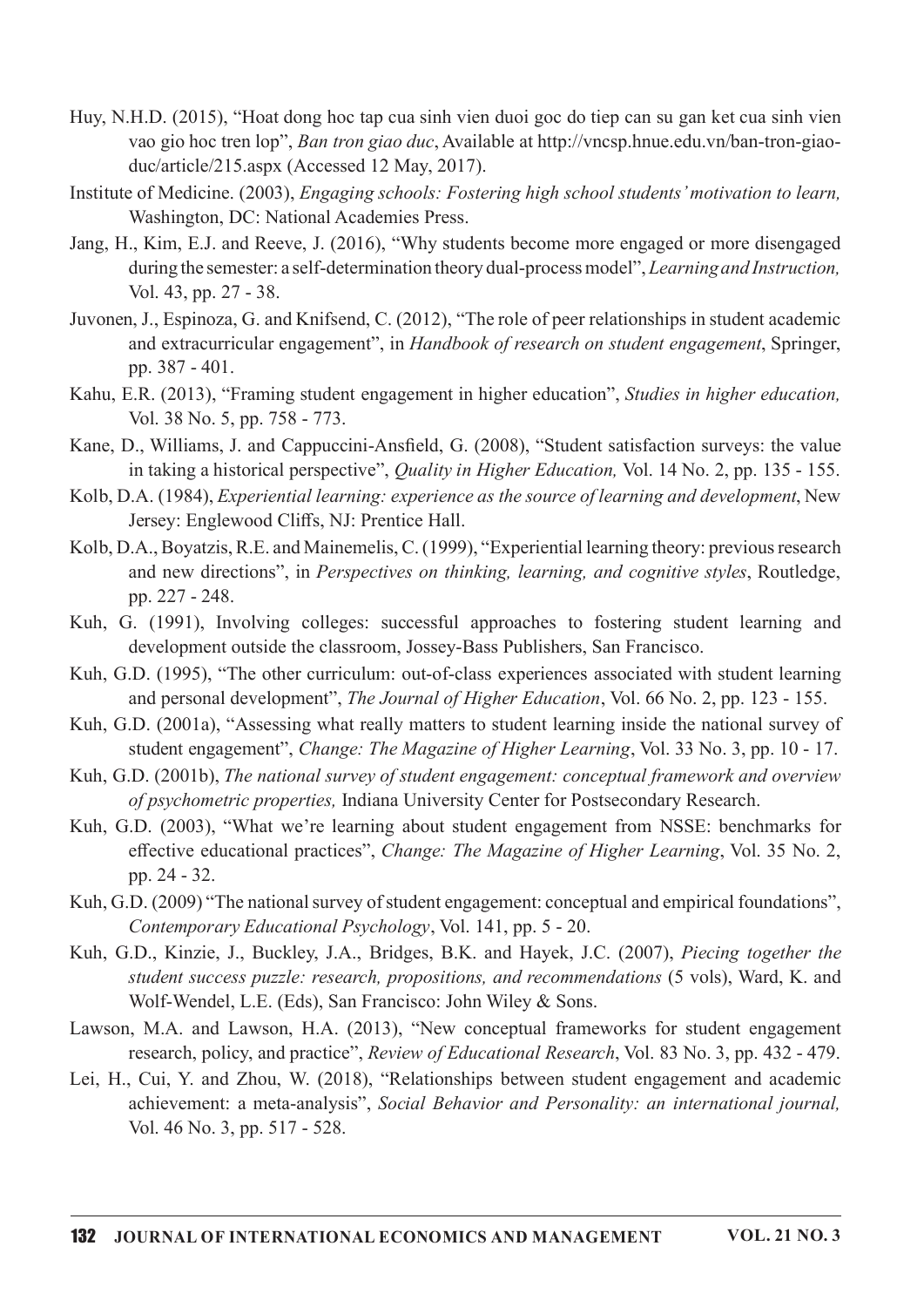- Lowry, P.B. and Gaskin, J. (2014), "Partial least squares (PLS) structural equation modeling (SEM) for building and testing behavioral causal theory: when to choose it and how to use it", IEEE Transactions on Professional Communication, Vol. 57 No. 2, pp. 123 - 146.
- Mahatmya, D., Lohman, B.J., Matjasko, J.L. and Farb, A.F. (2012), "Engagement across developmental periods", in Handbook of research on student engagement, Springer, pp. 45 - 63.
- Marks, H.M. (2000), "Student engagement in instructional activity: patterns in the elementary, middle, and high school years", *American Educational Research Journal*, Vol. 37 No. 1, pp. 153 - 184.
- Martin, A.J. (2009), "Motivation and engagement across the academic life span: a developmental construct validity study of elementary school, high school, and university/college students", Educational and Psychological Measurement, Vol. 69 No. 5, pp. 794 - 824.
- Melton, R. (1996), "Learning outcomes for higher education: some key issues", *British Journal of* Educational Studies, Vol. 44 No. 4, pp. 409 - 425.
- Montenegro, A. (2019), "Why are students' self-initiated contributions important? A study on agentic engagement", International Journal of Sociology of Education, Vol. 8 No. 3, pp. 291 - 315.
- Nakamura, J. and Csikszentmihalyi, M. (2002), "The concept of flow", in Snyder, C.R. and Lopez, S.J. (Eds), Handbook of Positive Psychology, New York: Oxford University Press, pp. 89 - 105.
- Newmann, F.M. (1992), Student engagement and achievement in American secondary schools, ERIC.
- Pascarella, E.T. and Terenzini, P.T. (2005), How college affects students: a third decade of research, 2<sup>nd</sup> edition, San Francisco: Jossey-Bass.
- Pace, C.R. (1982), "Achievement and the quality of student effort", Available at http://files.eric.ed.gov/ fulltext/ED227101.pdf (Accessed 28 April, 2020).
- Pascarella, E.T., Pierson, C.T., Wolniak, G.C. and Terenzini, P.T. (2004), "First-generation college students: additional evidence on college experiences and outcomes", The Journal of Higher *Education*, Vol. 75 No. 3, pp. 249 - 284.
- Pekrun, R. and Linnenbrink-Garcia, L. (2012), "Academic emotions and student engagement", in Handbook of research on student engagement, Springer, pp. 259 - 282.
- Pianta, R.C., Hamre, B.K. and Allen, J.P. (2012), "Teacher-student relationships and engagement: conceptualizing, measuring, and improving the capacity of classroom interactions", in Handbook of research on student engagement, Springer, pp. 365 - 386.
- Reeve, J. (2012), "A self-determination theory perspective on student engagement", in Christenson, S.L., Reschly, A.L. and Wylie, C. (Eds), Handbook of research on student engagement, Springer, pp. 149 - 172.
- Reeve, J. (2013), "How students create motivationally supportive learning environments for themselves: the concept of agentic engagement", Journal of Educational Psychology, Vol. 105 No. 3, pp. 579 - 595.
- Reeve, J., Deci, E.L. and Ryan, R.M. (2004), "Self-determination theory: a dialectical framework for understanding socio-cultural influences on student motivation", Big Theories Revisited, Vol.4,pp.31-60.
- Reeve, J. and Tseng, C.M. (2011), "Agency as a fourth aspect of students' engagement during learning activities", Contemporary Educational Psychology, Vol. 36 No. 4, pp. 257 - 267.
- Ringle, C.M., Wende, S. and Becker, J.M. (2015), SmartPLS 3, Boenningstedt: SmartPLS GmbH.